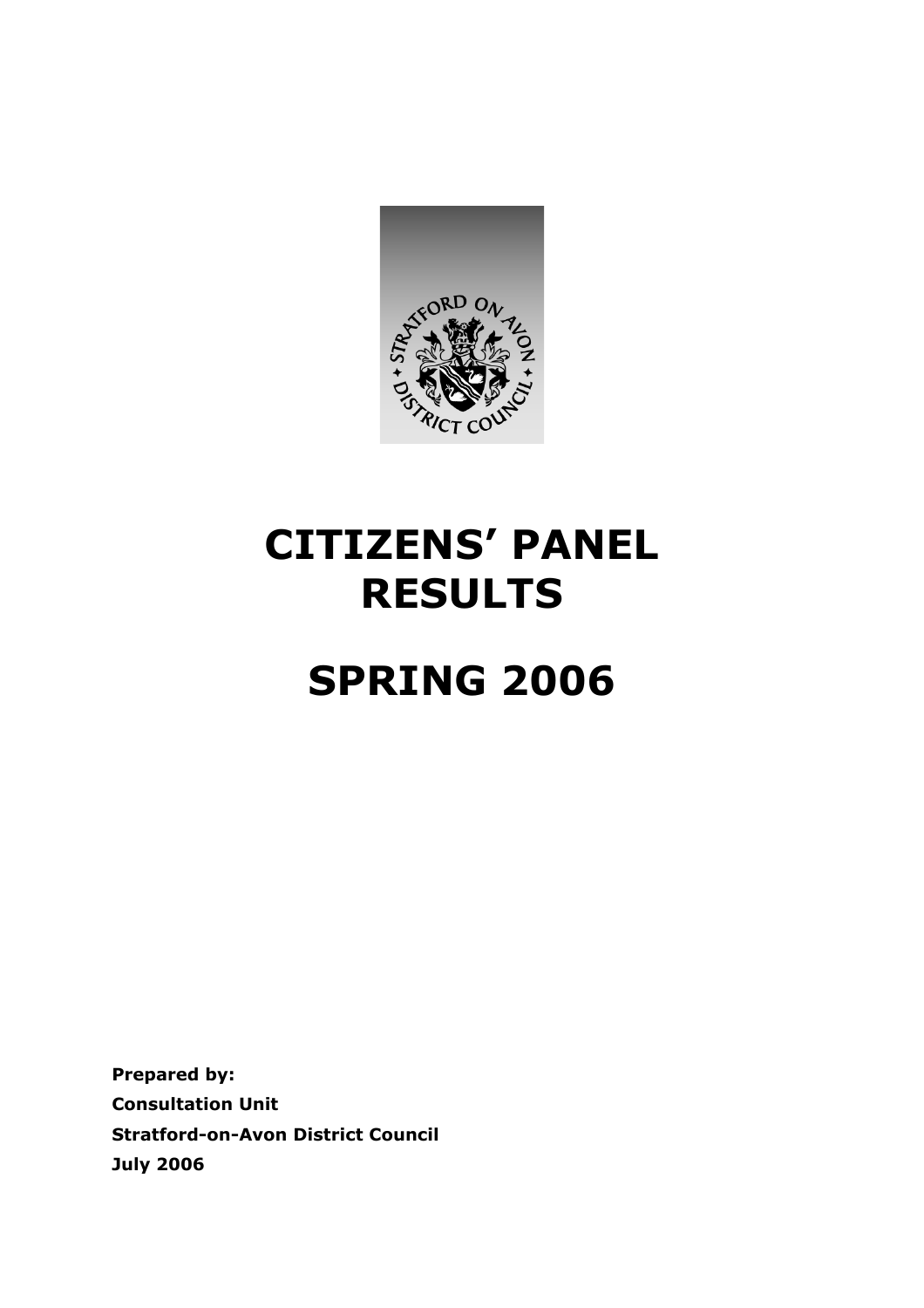# **CONTENTS**

#### *PAGE*

| 1.0                                           | <b>INTRODUCTION</b>                                                                                                                                                                                              |                                 |
|-----------------------------------------------|------------------------------------------------------------------------------------------------------------------------------------------------------------------------------------------------------------------|---------------------------------|
| 2.0                                           | <b>METHODOLOGY</b>                                                                                                                                                                                               |                                 |
| 3.0                                           | SUMMARY OF RESULTS                                                                                                                                                                                               |                                 |
| 4.0<br>4.1<br>4.2<br>4.3<br>4.4<br>4.5<br>4.6 | <b>RESULTS IN DETAIL</b><br>Parks and Green Spaces<br>Play Areas<br>Parking<br>Parking Attendants / Penalty Notice Processing<br>The Future of Local Government - the Lyons Enquiry<br><b>Respondent Profile</b> | 3<br>10<br>13<br>18<br>23<br>30 |

APPENDIX Street names where respondents received penalty charge notices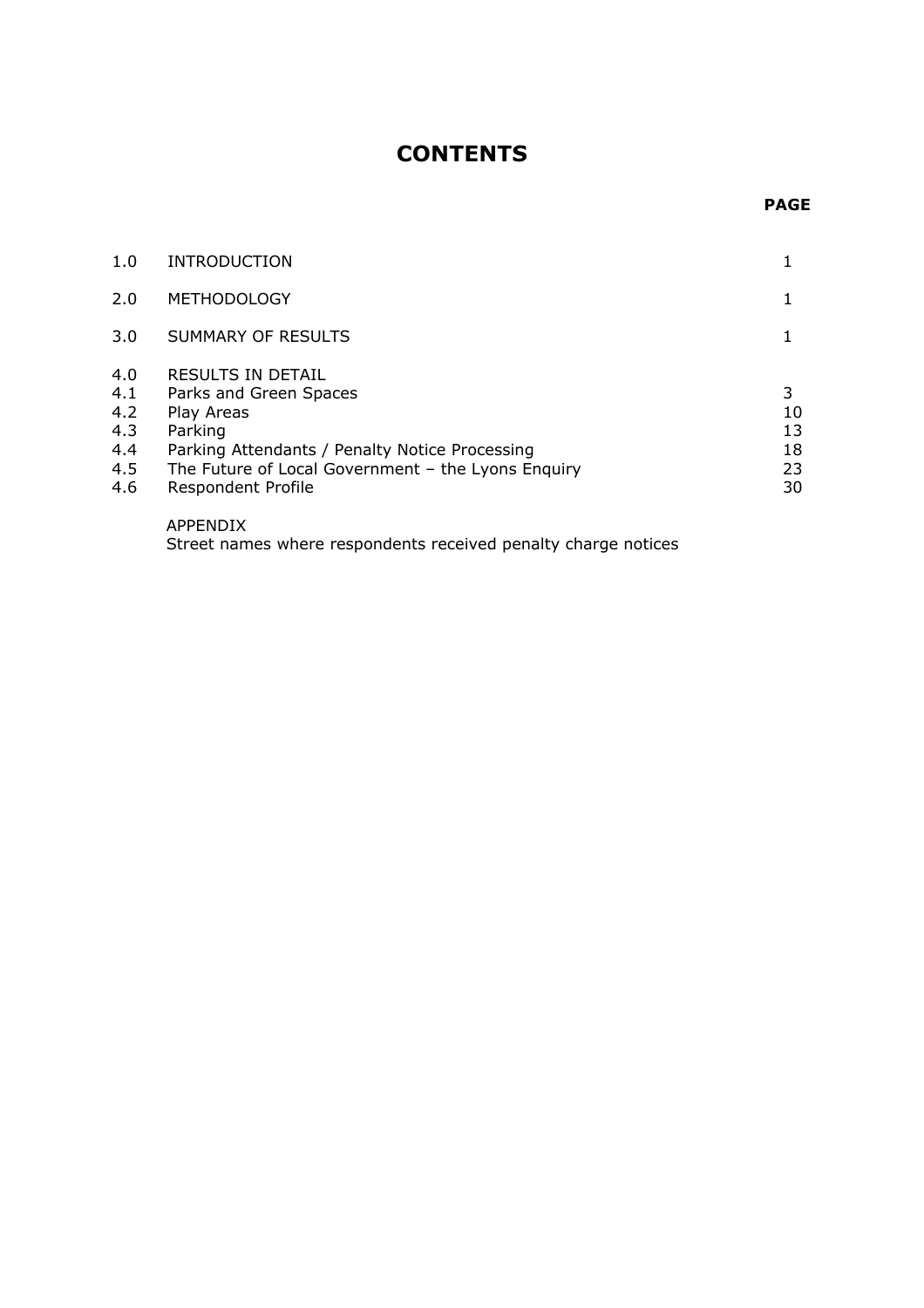# **Citizens' Panel Results – Spring 2006**

# **1. Introduction**

The Council has a Citizens' Panel, which contains a representative sample of people living in the District of Stratford-on-Avon. By surveying this Panel, it is possible to obtain views and opinions broadly representative of local residents.

# **2. Methodology**

1,141 questionnaires were mailed in April 2006, with 589 returned in the timeframe allowed. 18 questionnaires were returned not completed for various reasons. This represents a response rate of 52.5%.

# **3. Summary of Results**

## **3.1 PARKS AND GREEN SPACES**

- 77% of respondents had visited a park or green space in the Stratford District Council area within the last twelve months.
- Walking and generally relaxing are the two main reasons for their visit.
- The most visited sites are the Recreation Ground in Stratford and Bancroft Gardens.
- 91% of residents rated the quality of their most frequently visited park or green space to be very or fairly good. 89% rated all parks and green spaces in the District as very or fairly good.
- Asked generally what they thought of various aspects of parks and green spaces, residents' satisfaction was highest with the flowerbeds and floral displays. Lowest satisfaction levels were with the sports facilities available and the number of dog fouling bins.
- The biggest improvement to parks and green spaces suggested was surrounding the control of dog mess.

# **3.2 PLAY AREAS**

• One in three of those surveyed visited SDC play areas, with 80% rating them as very or fairly good. One in ten residents visited them at least two or three times a week.

#### **3.3 PARKING**

- Two-thirds of residents agreed that a more rapid turnover of on-street parking spaces would make it easier to find a space and the same proportion were satisfied with the quality and condition of SDC car parks.
- To improve car parking in the District, exactly half felt there should be an increase in the amount of maximum stay parking up to four hours.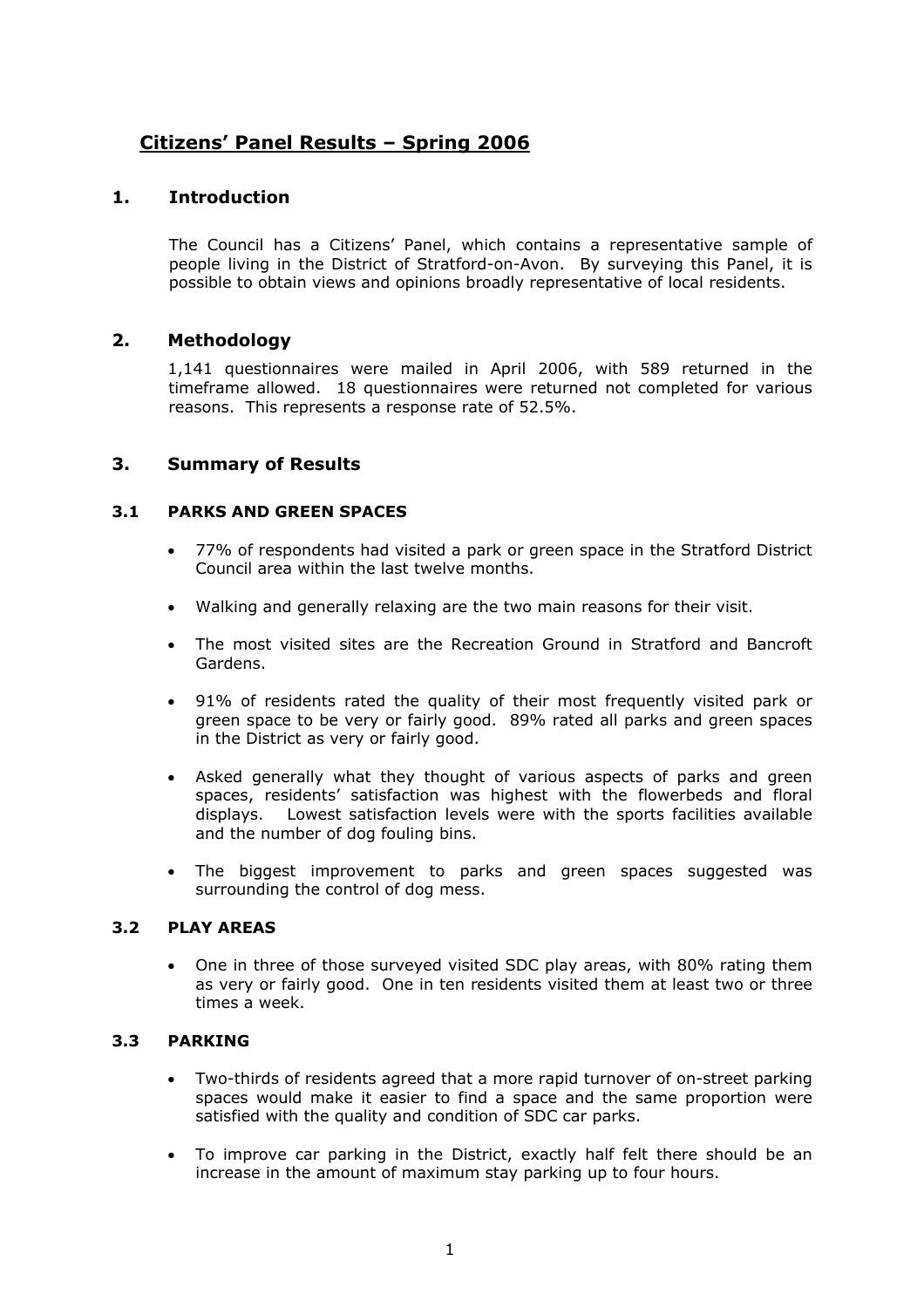• Three-quarters of those responding were satisfied with their personal safety in SDC car parks.

# **3.4 PARKING ATTENDANTS**

- Eight of ten residents had seen a parking attendant in the last twelve months, of which 96% said they were smart and easily recognisable.
- Of those who had spoken to a parking attendant for any reason, more than eight out of ten agreed they were polite and courteous.
- 5% of those surveyed had been issued with a parking ticket in the last 12 months in a car park run by SDC and 6% had been issued with a Penalty Charge Notice for parking on-street illegally.

## **3.5 THE FUTURE OF LOCAL GOVERNMENT – THE LYONS ENQUIRY**

- 57% felt that Stratford District Council should be responsible for deciding what the priorities are for the District as a whole.
- Just under half felt the District Council should decide where the money be spent, I if more was made available to spend on public services in the area.
- A half of residents felt the local community should decide where cuts in public services be made to save money.
- Asked what three things would increase their satisfaction with SDC, the top answers were: more consultation with local people; improved planning procedures/decisions; and more concern for villages and outlying areas.
- 65% of those surveyed trust SDC to do the best for the local area as a whole.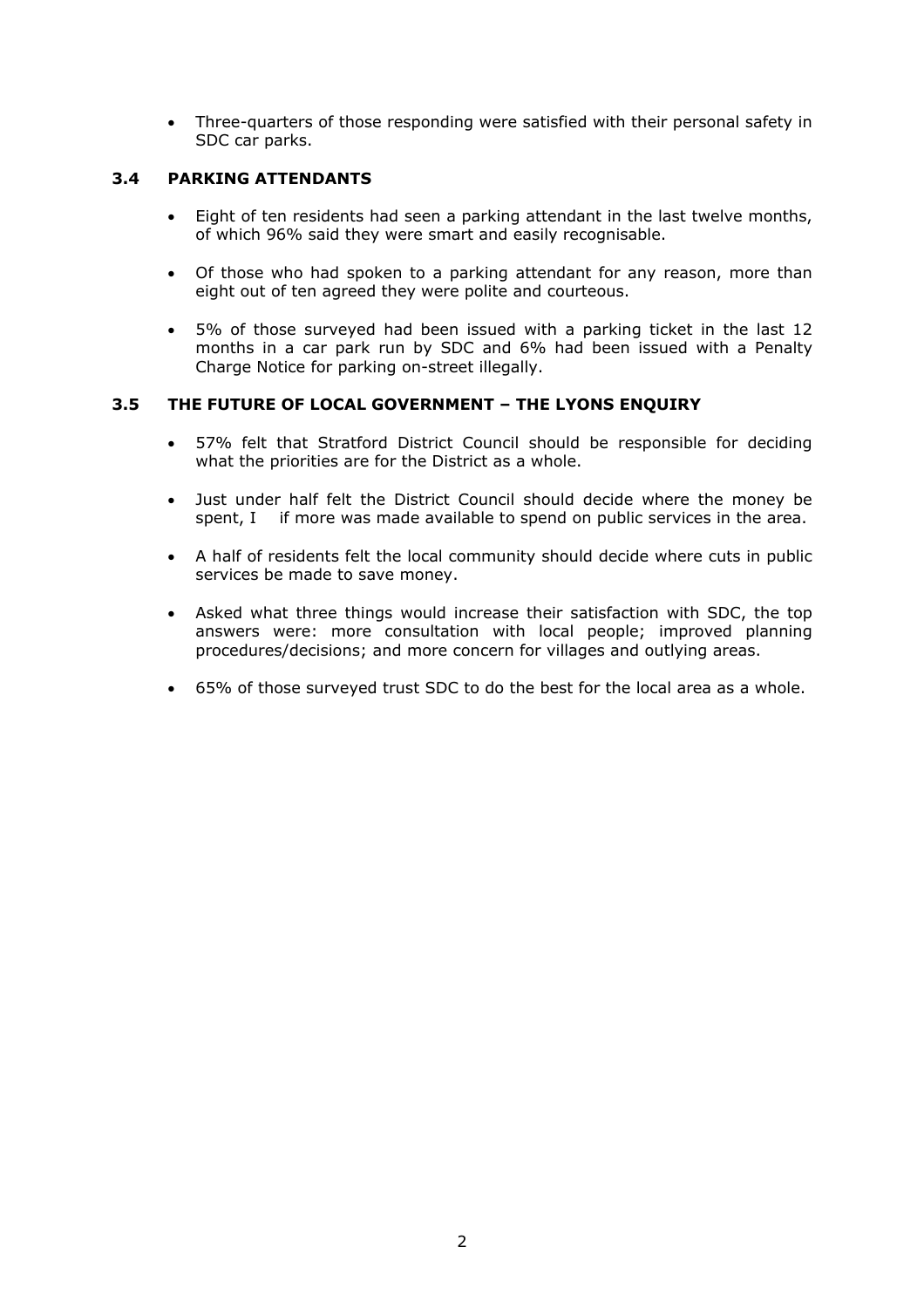# **4. Results in Detail**

#### **4.1 PARKS AND GREEN SPACES**

The District Council wanted the views of residents when putting together a Green Space Strategy which relates to the green spaces / parks and playgrounds owned and maintained by SDC. The Green Space Strategy will set out the Council's vision for using its green space and the goals it wants to achieve.

When asked whether they had visited a park or green space in the Stratford District Council area within the last twelve months, almost eight out of ten respondents said they had done so.

Stratford District Council covers the areas of Arden, Avon, Dassett and Stour. When comparing the results between areas, over nine out of ten of the respondents from the Avon area have visited a park or green space in the Stratford compared with less than six out of ten of the respondents from the Arden area. Almost seven out of ten of the Avon respondents walk to a park or green space, compared to just over four out of ten of the respondents from the Stour area. Over a fifth of Avon respondents cycle to a park or green space, compared to less than 5% of Dassett respondents. Almost nine out of ten Stour respondents travel by car to a park or green space, as opposed to just over six out of ten Avon respondents.

#### *Table 1: How respondents get to a park or green space.*

|              | Nos. | $\%$ |
|--------------|------|------|
|              | 322  | 71.2 |
| Car<br>Walk  | 267  | 59.1 |
| Cycle        | 68   | 15.0 |
| <b>Bus</b>   | 15   | 3.3  |
| Other method |      | 0.   |

The two main reasons given by respondents for going to a park or green space are walking (over eight out of ten) or generally relaxing (over six out of ten).

#### *Table 2: Activities which respondents enjoy when visiting parks and green spaces.*

| (Shows responses of 2% or more) | Nos. | $\%$ |
|---------------------------------|------|------|
| Walking                         | 382  | 84.5 |
| Generally relax                 | 283  | 62.6 |
| Wildlife watching               | 195  | 43.1 |
| Playgrounds                     | 115  | 25.4 |
| Walking the dog                 | 110  | 24.3 |
| Cycling                         | 73   | 16.2 |
| Playing sport                   | 30   | 6.6  |
| Picnic/BBQ                      | 12   | 2.7  |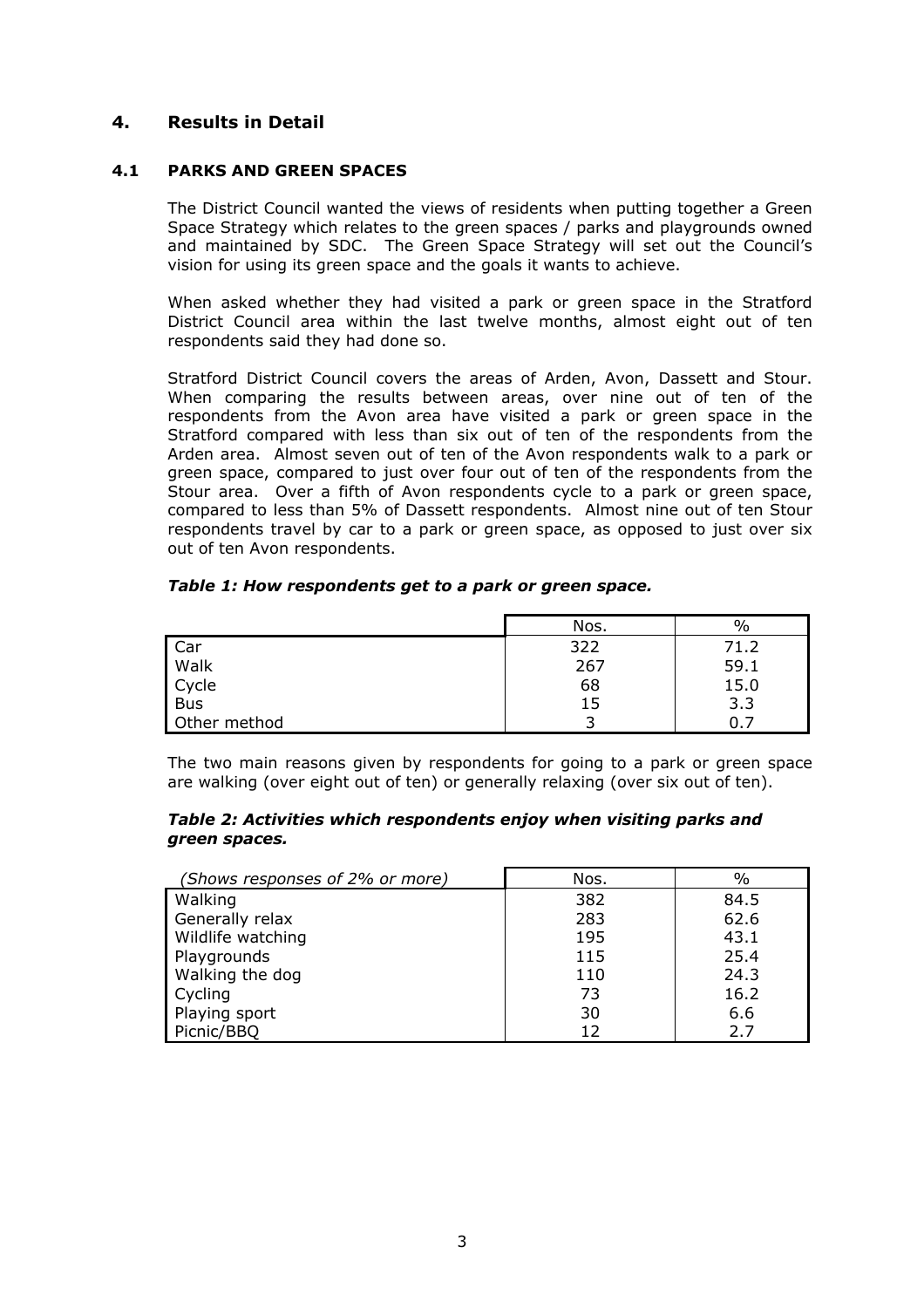The most visited site is the Recreation Ground, quoted by almost three out of ten respondents, followed by Bancroft Gardens, by almost 18% of respondents.

#### *Table 3: Names of the parks and green spaces which respondents visit most frequently.*

| (Shows responses of 2% or more)               | Nos. | $\%$ |
|-----------------------------------------------|------|------|
| <b>Recreation Ground</b>                      | 128  | 29.7 |
| <b>Bancroft Gardens</b>                       | 76   | 17.6 |
| Riverside/Waterside/By the river in Stratford | 46   | 10.7 |
| Greenway                                      | 41   | 9.5  |
| Welcombe Hills                                | 32   | 7.4  |
| <b>Avon Meadow</b>                            | 14   | 3.2  |
| Big Meadow, Bidford                           | 12   | 2.8  |
| <b>Burton Dassett Hills</b>                   |      | 2.6  |

When analysing the frequency of respondents' visits to parks or green spaces, over one-fifth made weekly visits, compared with almost 18% visiting monthly.

When comparing areas, almost 11% of Avon respondents visit a park or green space daily as opposed to just over 1% of Stour respondents. Only 9% of Dassett respondents make weekly visits, compared with over a quarter of Avon respondents. 16% of Stour respondents visit a park or green space at intervals of more than three months, as opposed to less than 3% of Stratford respondents.

#### *Figure 1:*

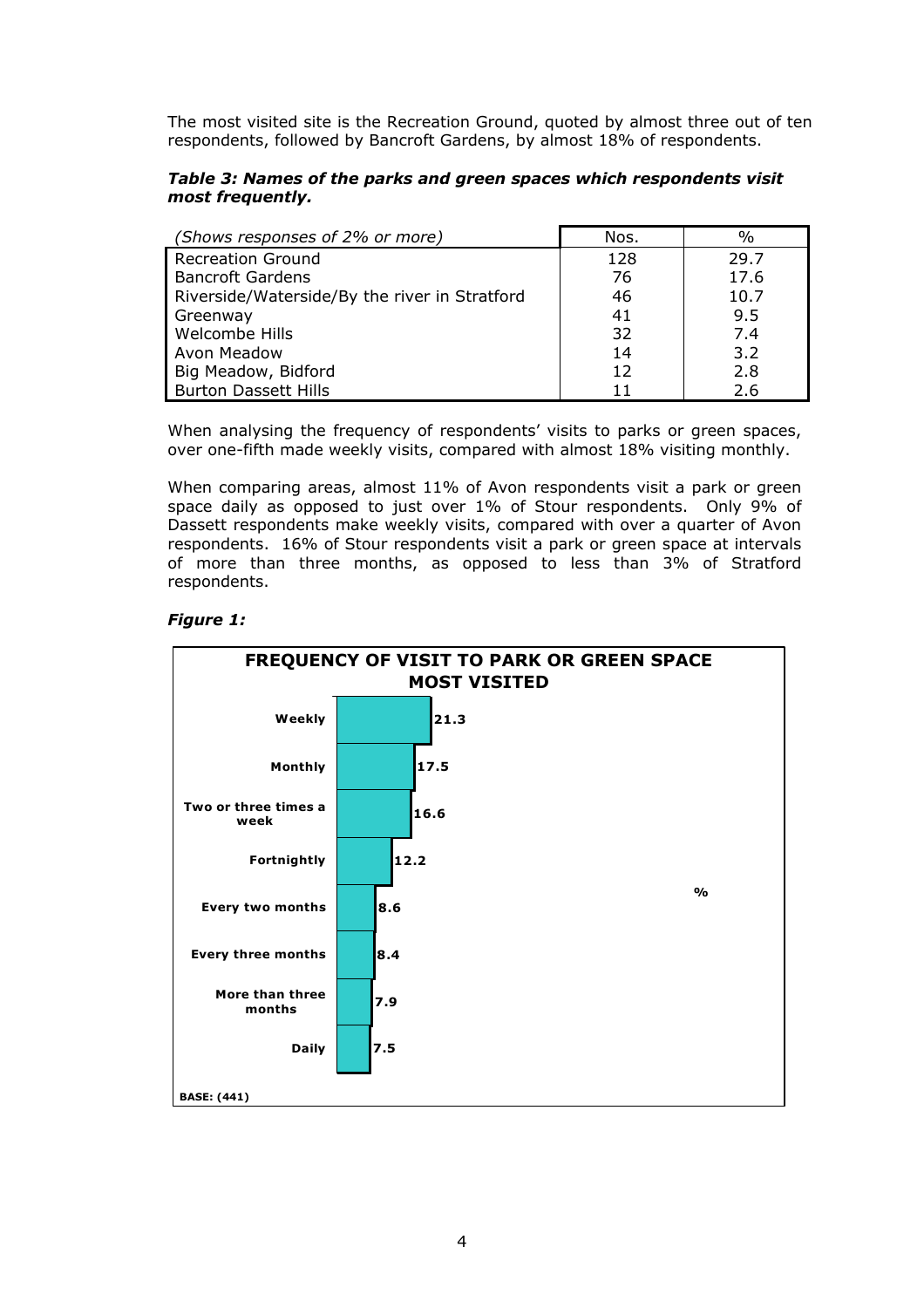Almost a half of respondents rated their most frequently visited park or green space to be fairly good, followed by 43% of respondents saying they thought it was very good. Less than 3% of respondents rated the experience as either fairly or very poor.

# *Figure 2:*

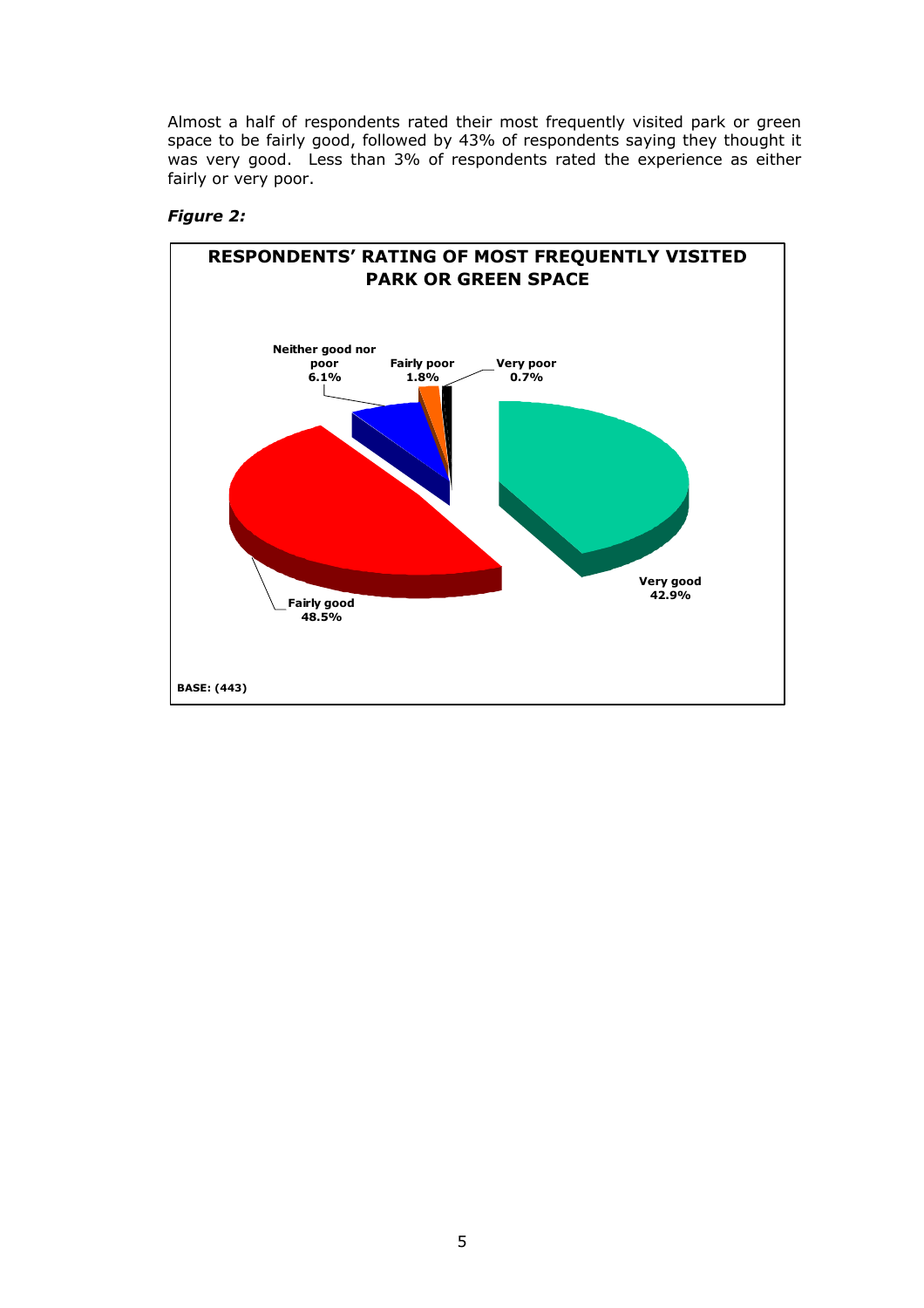Other most frequently visited parks or green spaces in the District which respondents have visited in the last twelve months, were the Bancroft Gardens (22%) and the Recreation Ground (20%).

#### *Table 4: Names of the other parks and green spaces in the District which respondents have visited in the last twelve months.*

| (Shows responses of 2% or more)               | Nos. | $\frac{0}{0}$ |
|-----------------------------------------------|------|---------------|
| <b>Bancroft Gardens</b>                       | 68   | 21.9          |
| <b>Recreation Ground</b>                      | 61   | 19.7          |
| Welcombe Hills                                | 55   | 17.7          |
| Greenway                                      | 48   | 15.5          |
| <b>Shottery Fields</b>                        | 44   | 14.2          |
| Riverside/waterside/by the river in Stratford | 37   | 11.9          |
| Fisherman's car park/picnic area              | 18   | 5.8           |
| Avon Meadow                                   | 13   | 4.2           |
| Clopton Park Nature Reserve                   | 12   | 3.9           |
| Firs Garen                                    | 11   | 3.5           |
| Wellesbourne                                  | 10   | 3.2           |
| Clopton Hills                                 | 9    | 2.9           |
| Shottery Brook                                | 9    | 2.9           |
| Near theatre                                  | 9    | 2.9           |
| <b>Burton Dassett Hills</b>                   | 8    | 2.6           |
| St Nicholas Park                              | 7    | 2.3           |
| Warwick Road Lands                            | 7    | 2.3           |
| Stratford - all parks/gen                     | 7    | 2.3           |
| Canalside/by the canal                        |      | 2.3           |

Almost nine out of ten respondents rated Stratford District's parks and green spaces to be either fairly or very good. Less than 3% felt they were fairly or very poor.

# *Figure 3:*

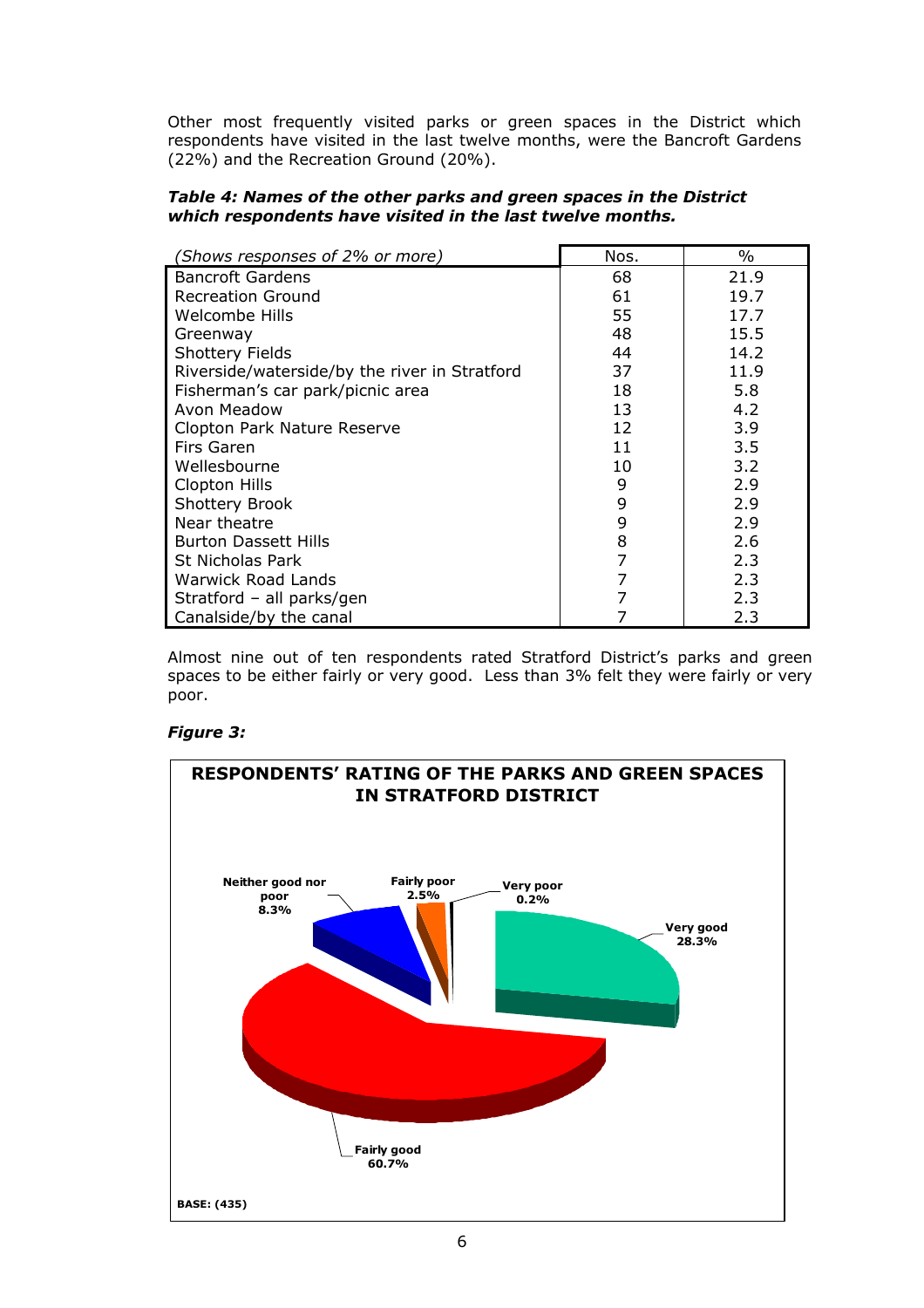When asked generally what they thought of various aspects of parks and green spaces, residents' satisfaction levels were highest, at over 85% either very or fairly satisfied, with the flowerbeds and floral displays. Lowest satisfaction levels, at 12% either fairly or very dissatisfied, were with the sports facilities available and the number of dog fouling bins.

Just over 2% of Avon respondents stated that they were fairly dissatisfied with the District Council's flower beds and floral displays compared with just over 9% of Arden respondents. Less than 1% of Avon respondents were very dissatisfied compared with 6% of Dassett respondents.

When asked about the District Council's shrubs and hedges, over 31% of Arden respondents said they were very satisfied compared with 15% of Dassett respondents. Over seven out of ten Dassett respondents said they were fairly satisfied with the shrubs and hedges compared to less than half of Avon respondents. Just over 1% of Avon respondents claimed to be very dissatisfied compared with 65% of Dassett respondents.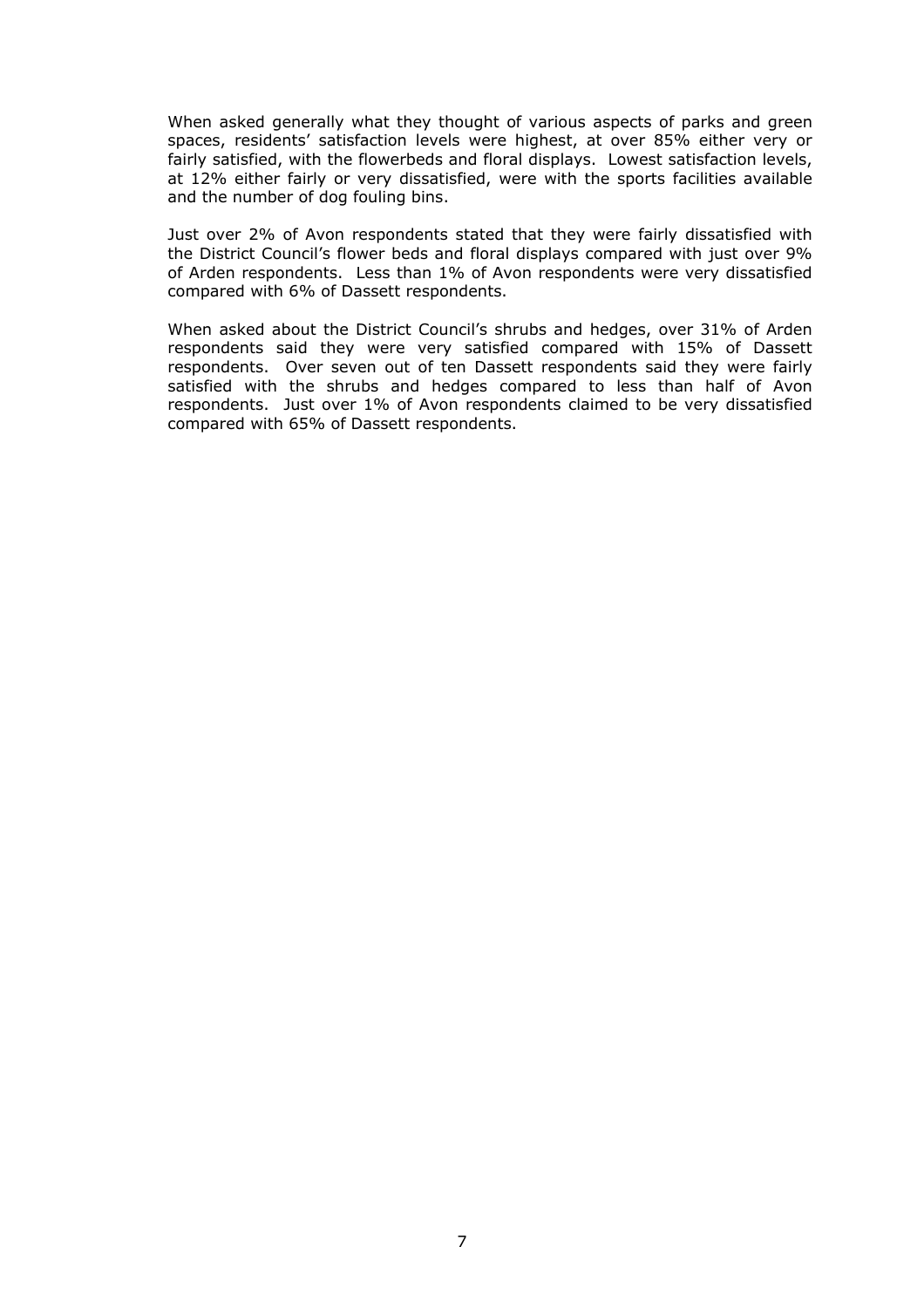|                                                      | <b>Very</b><br>satisfied | <b>Fairly</b><br>satisfied | <b>Neither</b><br>satisfied<br>nor dis-<br>satisfied | <b>Fairly dis-</b><br>satisfied | Very dis-<br>satisfied | Mean<br>score |
|------------------------------------------------------|--------------------------|----------------------------|------------------------------------------------------|---------------------------------|------------------------|---------------|
| <b>Flowerbeds &amp; floral</b><br>displays           | 47.6%                    | 37.6%                      | 10.2%                                                | 3.2%                            | 1.4%                   | 4.27          |
| <b>Shrubs &amp; hedges</b>                           | 25.1%                    | 50.7%                      | 19.4%                                                | 2.8%                            | 2.1%                   | 3.94          |
| <b>Feeling safe</b>                                  | 24.4%                    | 52.4%                      | 15.6%                                                | 5.7%                            | 1.8%                   | 3.92          |
| State of the grassed<br>areas                        | 26.3%                    | 50.3%                      | 14.9%                                                | 6.4%                            | 2.1%                   | 3.92          |
| <b>Signage</b>                                       | 22.7%                    | 45.0%                      | 26.5%                                                | 4.3%                            | 1.4%                   | 3.83          |
| Nature areas                                         | 22.6%                    | 45.0%                      | 26.4%                                                | 4.3%                            | 1.7%                   | 3.82          |
| <b>Condition of footpaths &amp;</b><br>hard surfaces | 18.8%                    | 55.8%                      | 14.4%                                                | 8.3%                            | 2.8%                   | 3.79          |
| <b>Condition of benches</b>                          | 16.2%                    | 48.3%                      | 23.9%                                                | 9.3%                            | 2.3%                   | 3.67          |
| <b>Number of litter bins</b>                         | 13.1%                    | 45.4%                      | 23.5%                                                | 15.7%                           | 2.3%                   | 3.51          |
| <b>Control of dog mess</b>                           | 11.5%                    | 49.8%                      | 18.4%                                                | 15.2%                           | 5.1%                   | 3.47          |
| <b>Number of dog fouling</b><br><b>bins</b>          | 10.7%                    | 44.8%                      | 27.7%                                                | 14.7%                           | 2.1%                   | 3.47          |
| <b>Sports facilities</b><br>available                | 11.4%                    | 33.4%                      | 42.7%                                                | 9.3%                            | 3.1%                   | 3.41          |

# *Table 5: Satisfaction with the District Council's parks and green spaces*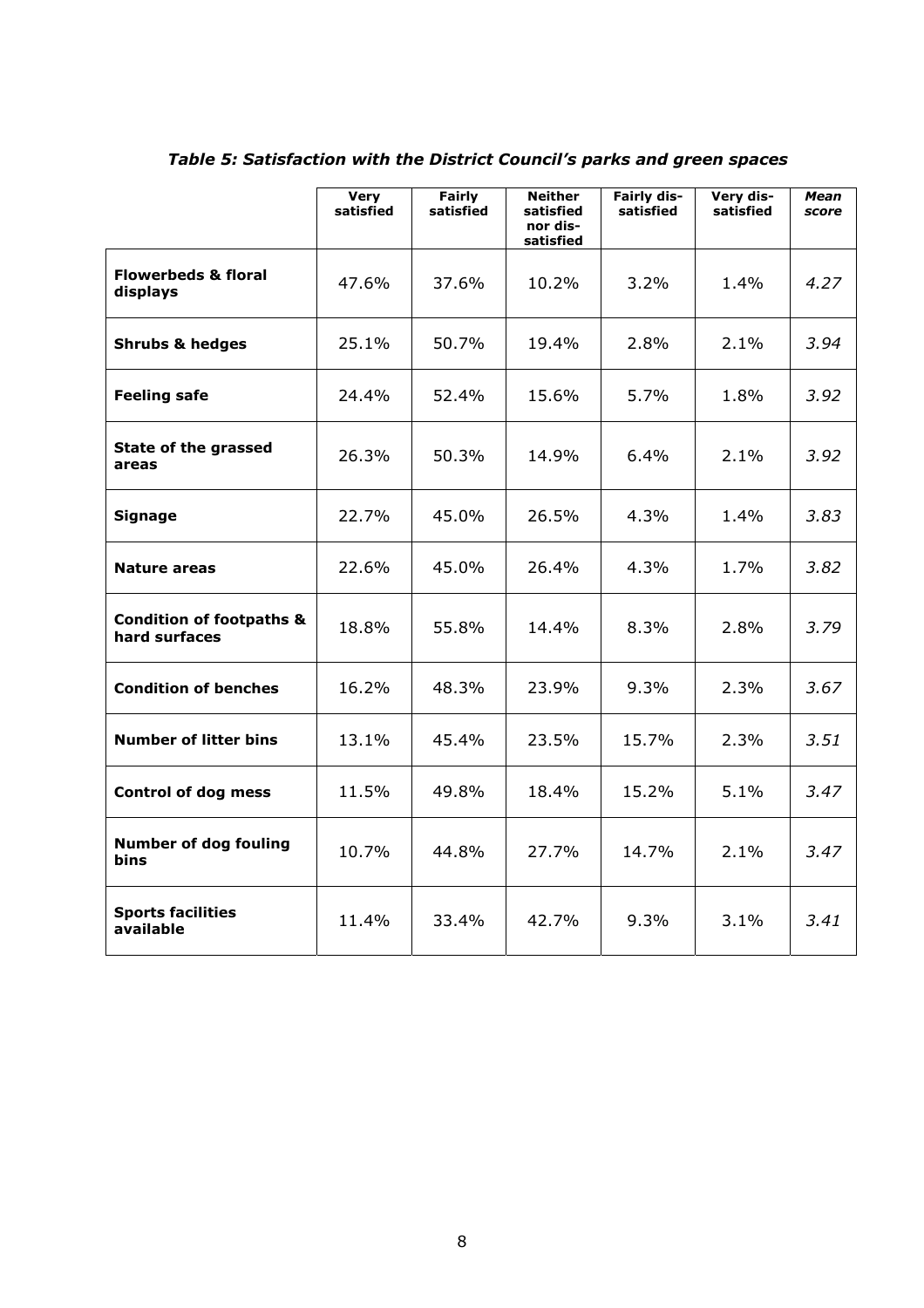The biggest improvement to parks and green spaces suggested was surrounding the control of dog mess, with 17% of respondents wanting to see this sorted out. Less litter, as indicated by 13% of respondents followed this.

#### *Table 6: Improvements respondents would like to see in the parks and green spaces controlled by Stratford District Council.*

| (Shows responses of 2% or more)               | Nos.                                  | $\%$ |
|-----------------------------------------------|---------------------------------------|------|
| Sort out/be proactive on dog mess/enforcement | 52                                    | 16.9 |
| Less litter/clean up                          | 40                                    | 13.0 |
| More/visible park/dog wardens                 | 36                                    | 11.7 |
| More litter bins/empty more regularly         | 30                                    | 9.8  |
| Fine as they are/no improvements needed       | 30                                    | 9.8  |
| More/better seating                           | 26                                    | 8.5  |
| Fewer drunks/drug abusers                     | 21                                    | 6.8  |
| Improve footpaths/walkways                    | 19                                    | 6.2  |
| Less vandalism/ASB (gen)                      | 18                                    | 5.9  |
| More/better parking                           | 15                                    | 4.9  |
| More control of dogs/on leads                 | 14                                    | 4.6  |
| More/improve plants/shrubbery                 | 13                                    | 4.2  |
| Better ground/grass maintenance               | 12                                    | 3.9  |
| Fewer teenagers/youths hanging around         | 12                                    | 3.9  |
| Prevent urban encroachment                    | 10                                    | 3.3  |
| More/better picnic areas                      | 9                                     | 2.9  |
| Introduce wildlife/nature areas               | 9                                     | 2.9  |
| More/better signage                           | 9                                     | 2.9  |
| More parks (gen)                              | $\begin{array}{c} 8 \\ 7 \end{array}$ | 2.6  |
| Better maintenance (gen)                      |                                       | 2.3  |
| Tree/shrub pruning                            | 7                                     | 2.3  |
| Improve fencing                               | $\overline{7}$                        | 2.3  |
| Less duck/swan/goose mess/fouling             | $\overline{7}$                        | 2.3  |
| More/better toilets                           | $\overline{7}$                        | 2.3  |
| More facilities for young children            | 7                                     | 2.3  |
| Control Canada geese                          | 6                                     | 2.0  |
| More sports facilities                        | 6                                     | 2.0  |
| Less signage                                  | 6                                     | 2.0  |
| Other                                         | 17                                    | 5.5  |

Almost half of the respondents said they wanted to be kept informed regarding the consultation surrounding the Green Space Strategy.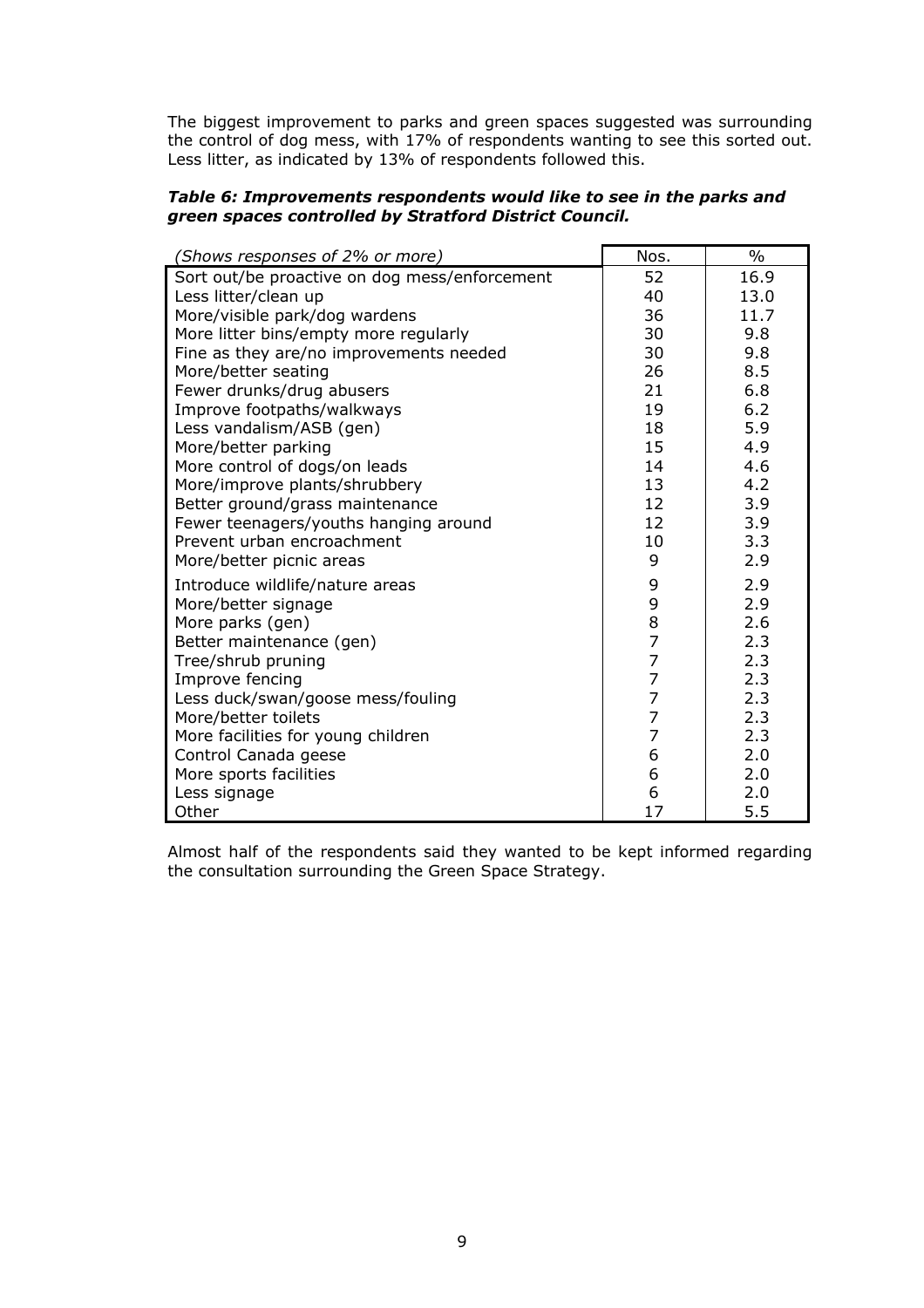# **4.2 PLAY AREAS**

Just over two thirds of respondents said that they, or a member of their household, do not visit the play areas run by Stratford District Council. Of the one in three of those surveyed who do visit the play areas, over 10% visited them at least two or three times per week. Monthly visits were quoted most at 23%.

#### *Table 7: Frequency of respondents' visits to the play areas run by Stratford District Council.*

|                           | Nos. | $\%$ |
|---------------------------|------|------|
| Daily                     |      | 2.6  |
| Two or three times a week | 15   | 7.7  |
| Weekly                    | 33   | 17.0 |
| Fortnightly               | 18   | 9.3  |
| Monthly                   | 45   | 23.2 |
| Every two months          | 23   | 11.9 |
| Every three months        | 24   | 12.4 |
| More than three months    | 31   | 16.0 |

Of those respondents who visit the play areas run by Stratford District Council, almost half quoted the Recreation Ground as the one that they visit most frequently.

#### *Table 8: The name of the play area which the respondent visits most frequently.*

| (Shows responses of 2% or more)               | Nos. | $\%$ |
|-----------------------------------------------|------|------|
| <b>Recreation Ground</b>                      | 85   | 47.5 |
| Riverside/Waterside/by the river in Stratford |      | 5.0  |
| Big Meadow, Bidford                           |      | 3.9  |
| Studley                                       | 6    | 3.4  |
| <b>Bancroft Gardens</b>                       | 5    | 2.8  |
| <b>Butterfly Farm</b>                         |      | 2.8  |
| <b>Shottery Fields</b>                        | 5    | 2.8  |
| Wellesbourne                                  | 5    | 2.8  |
| Dovehouse                                     |      | 2.2  |
| Harbury Park                                  |      | 2.2  |
| Alcester $-$ all parks                        |      | 2.2  |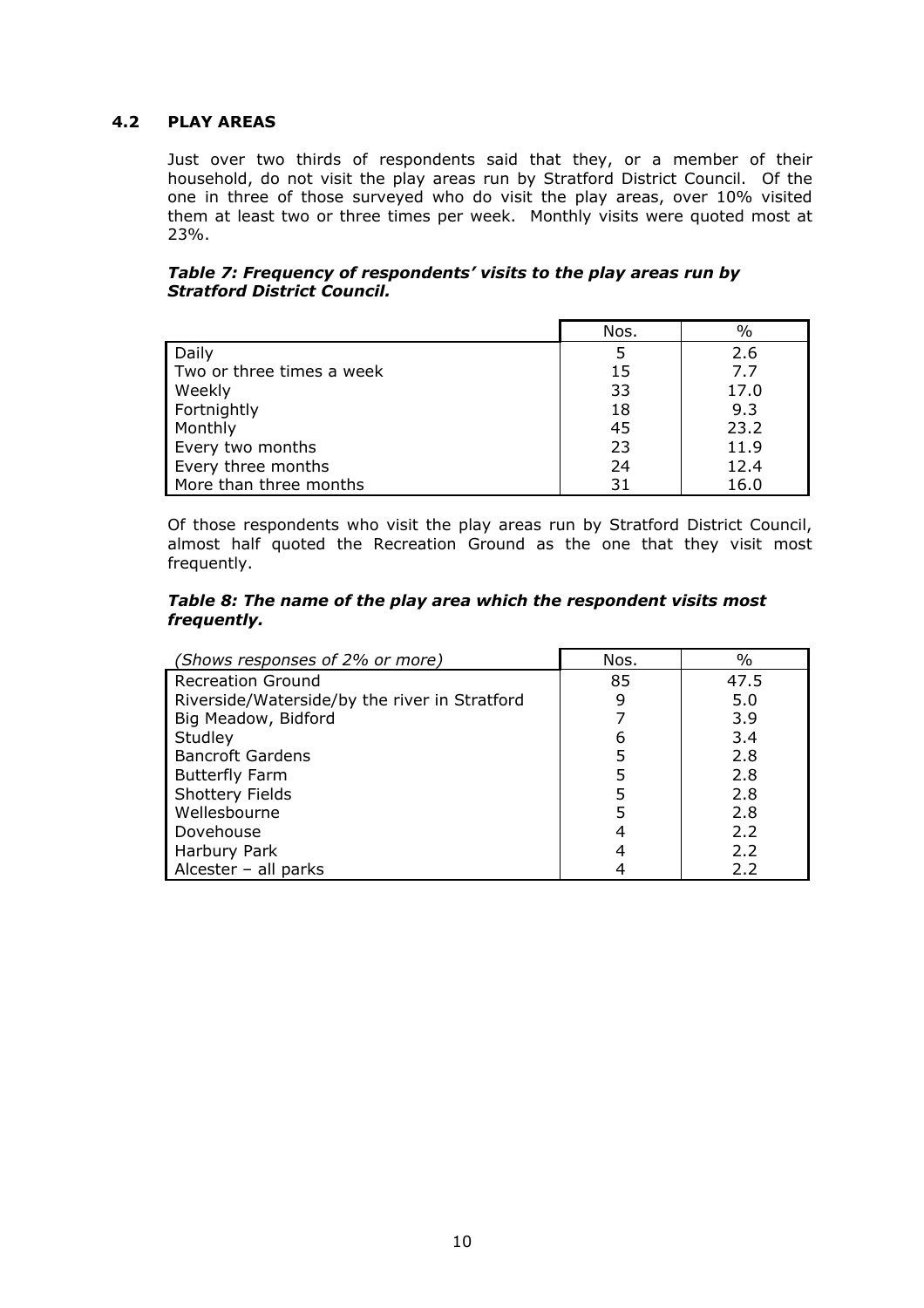Commenting upon the quality of the play areas in the District, over threequarters of the respondents who visit them rated them as fairly or very good. Less than one in ten thought that they were either fairly or very poor.



#### *Figure 4:*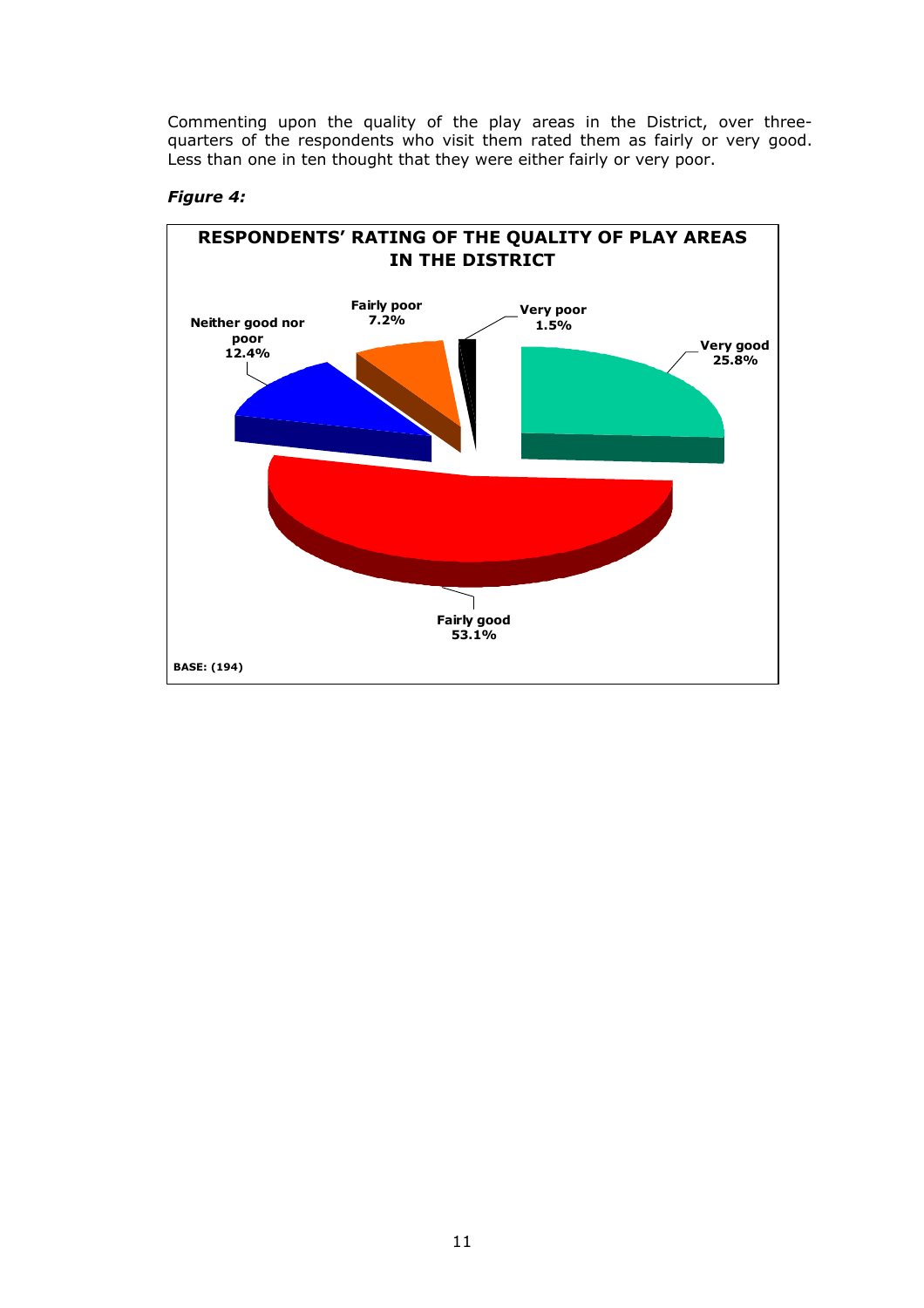All respondents were asked to comment on how important a feature the Paddling Pool is at the Recreation Ground in Stratford - over four out of ten felt that it was very or fairly important. Less than 28% stated that it was fairly or very unimportant.

# *Figure 5:*

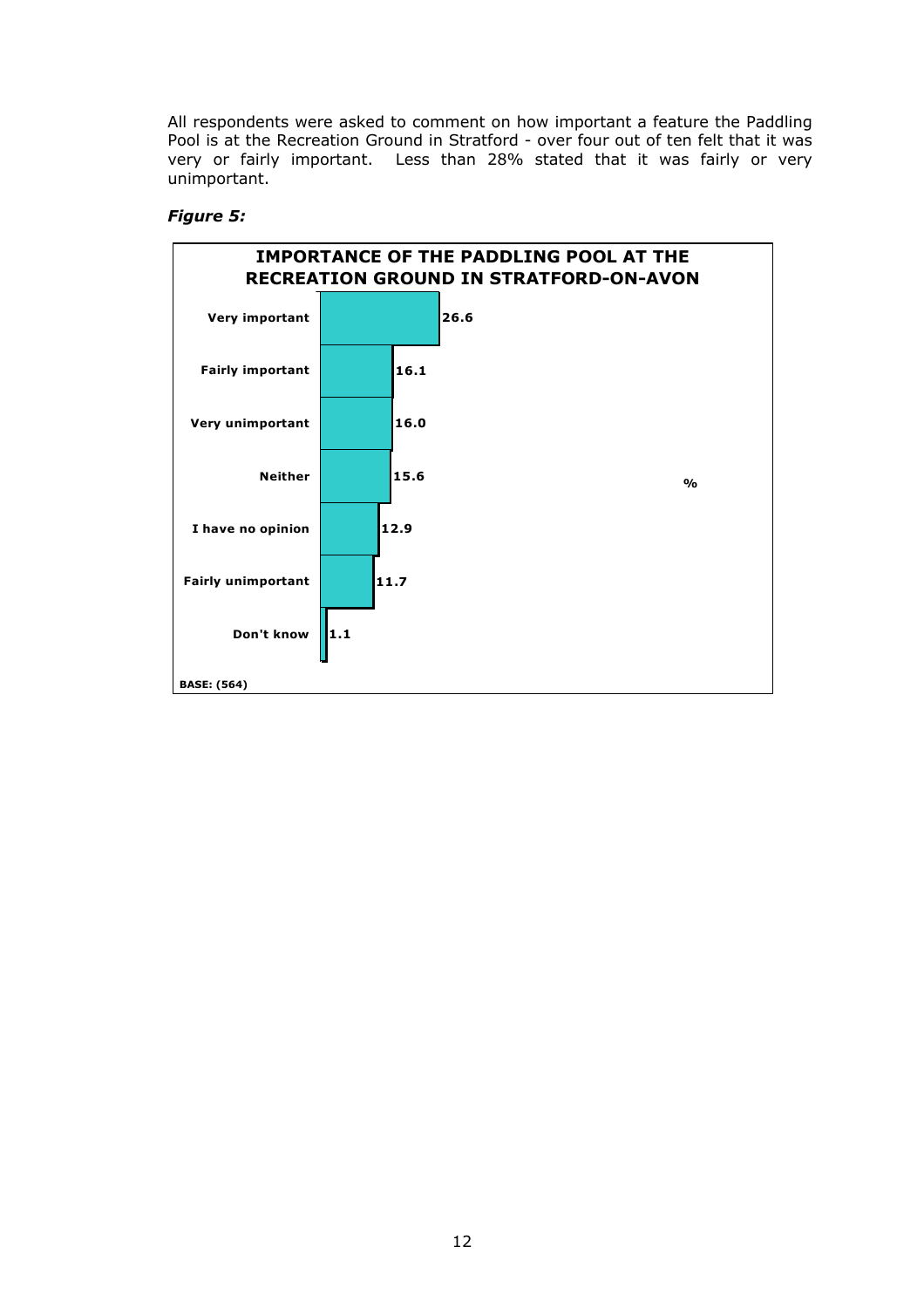# **4.3 PARKING**

The District Council in partnership with the County council have responsibility for the enforcement of on-street parking regulations since October 2004. Views of the public were sought on how this policy was progressing.

Over three quarters of respondents agreed or strongly agreed with the statement that reduction in illegal parking will result in improved traffic flow and reduction in congestion.

#### *Figure 6:*



69% of respondents overall agreed or strongly disagreed with the statement about parking enforcement that the safety of pedestrians and motorists will be improved.

Comparing responses by area, more than four out of ten Arden respondents strongly agree with the statement about parking enforcement that the safety of pedestrians and motorists will be improved. This compares with just over two out of ten Stour respondents. Almost a quarter of Stour respondents neither agreed nor disagreed with the statement compared with only 12% of Arden respondents.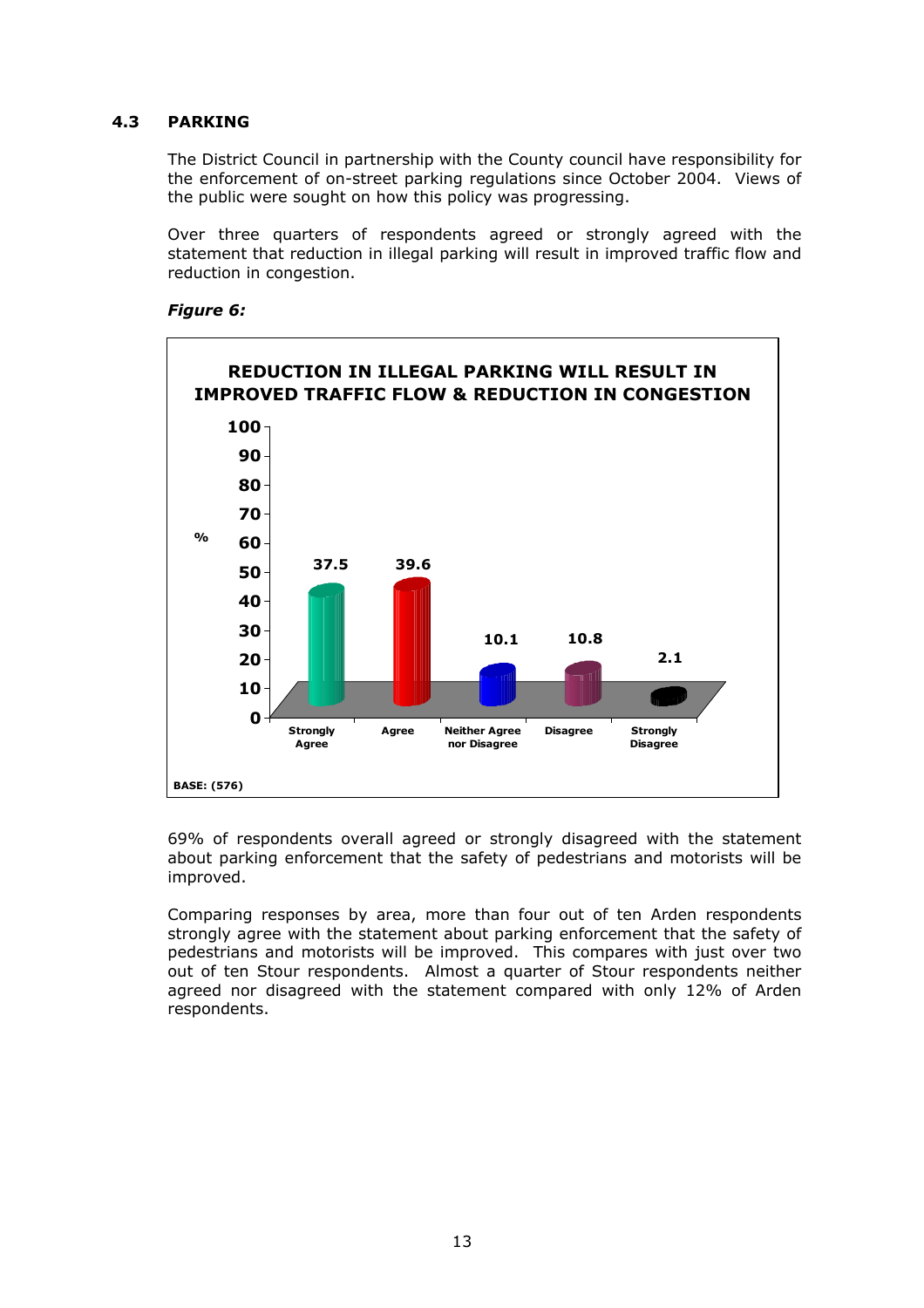```
Figure 7:
```


68% of respondents agreed or strongly agreed that a more rapid turnover of on-street parking spaces will make it easier to find a space.

#### *Figure 8:*

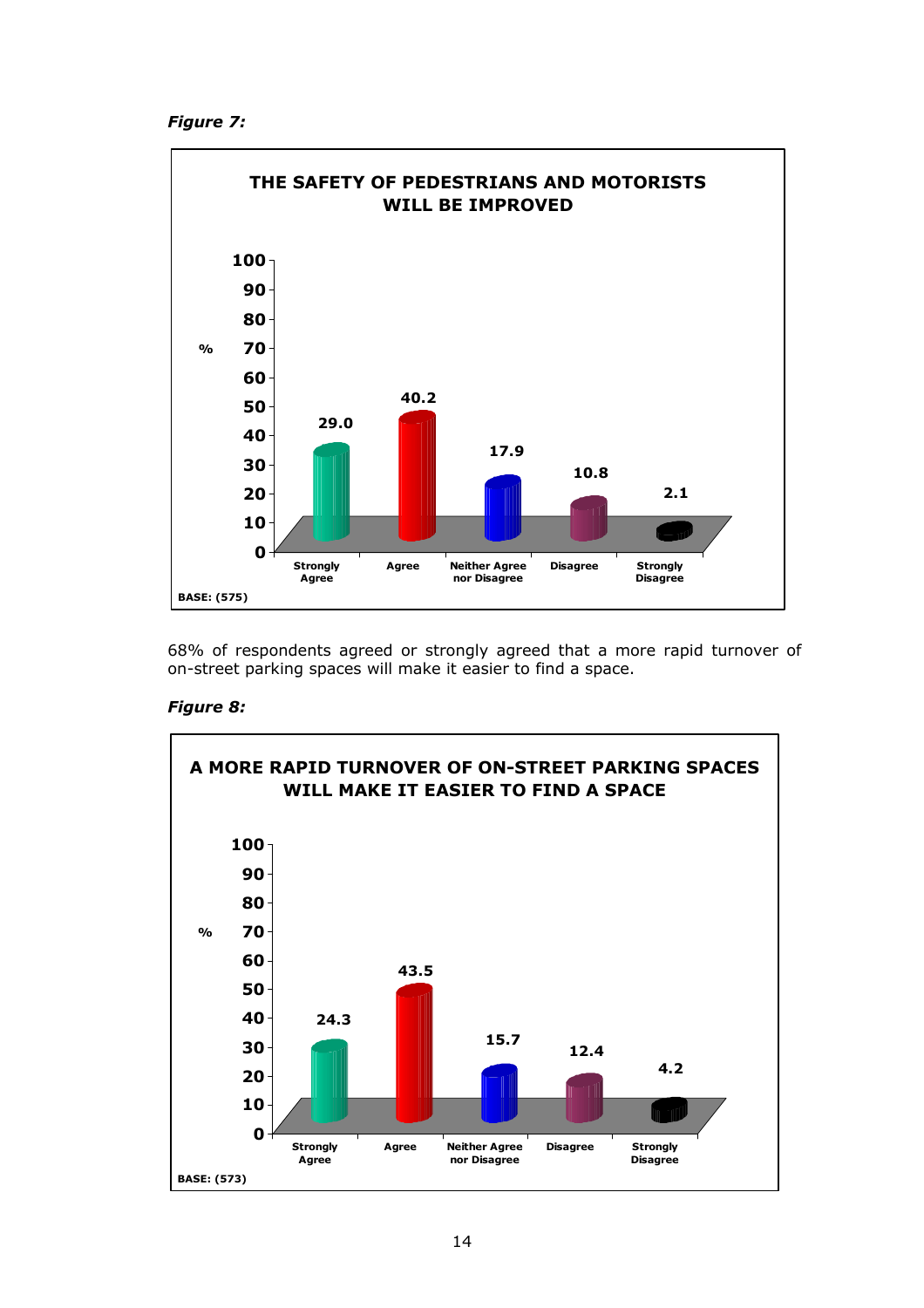Overall, almost eight out of ten respondents agreed or strongly agreed that easier access and availability is a benefit to customers, businesses and residents.

Almost 45% of Arden respondents strongly agreed with the statement that easier access and availability is a benefit to customers, businesses and residents. This compared with less than 27% of Stour residents. 57% of Stour respondents agreed with the statement compared to just over 42% of Arden residents.

#### *Figure 9:*



Overall, almost seven out of ten residents agreed or strongly disagreed with the statement that the use of off-street car parks for medium/long term parking will be improved.

Almost three out of ten Stour respondents and almost a quarter of Avon respondents neither agreed nor disagreed with the statement that the use of off-street car parks for medium/long term parking will be improved. This compared with less than 13% of Arden residents. Almost 4% of Avon residents strongly disagreed with the statement.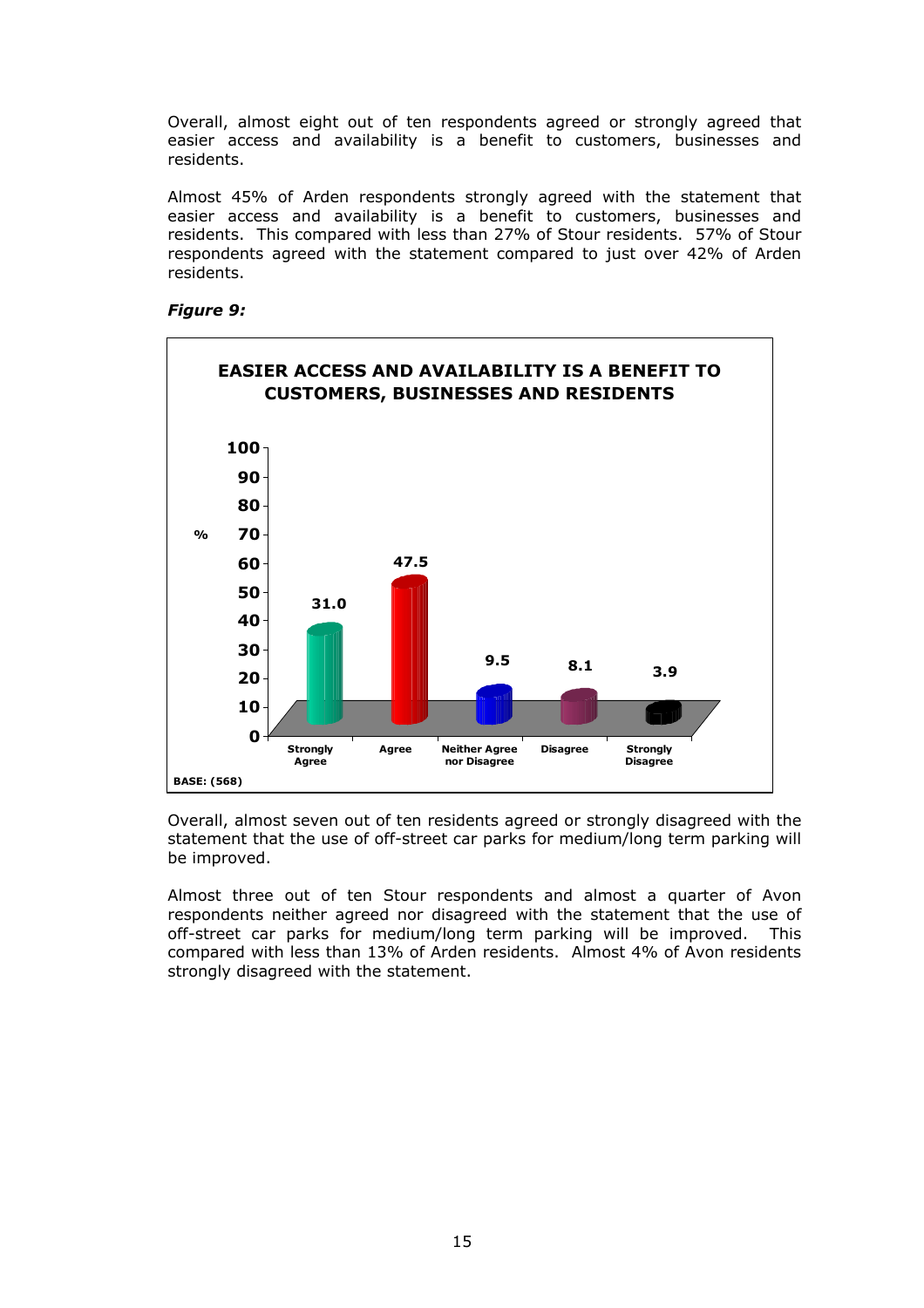*Figure 10:*



When driving into the towns of Stratford District for shopping, etc. almost six out of ten Arden respondents said they normally parked in a car park as opposed to less than three out of ten from the Avon area. Almost one fifth of Avon respondents park on street compared with less than 8% of Arden respondents. Over four out of ten Stour respondents said it depends on circumstances, car park or on-street, compared with 27% of Dassett respondents.

Overall, over four out of ten respondents said they normally park in a car park when driving into the towns of Stratford District for shopping. 35% overall said it depended on circumstances, car park or on-street.

## *Table 9: Where the respondent normally parks when driving into the towns of Stratford District for shopping, etc.*

|                                                 | Nos. | $\%$ |
|-------------------------------------------------|------|------|
| In a car park                                   | 244  | 41.5 |
| Depends on circumstances, car park or on-street | 207  | 35.2 |
| Ⅰ On street                                     | 81   | 13.8 |
| Not applicable                                  | フつ   | 12.4 |

Half of respondents chose increased maximum stay parking only (up to 4 hours) as the most effective improvement that should happen in the Council's car parks. This was followed by 44% of respondents selecting increased long stay car parking.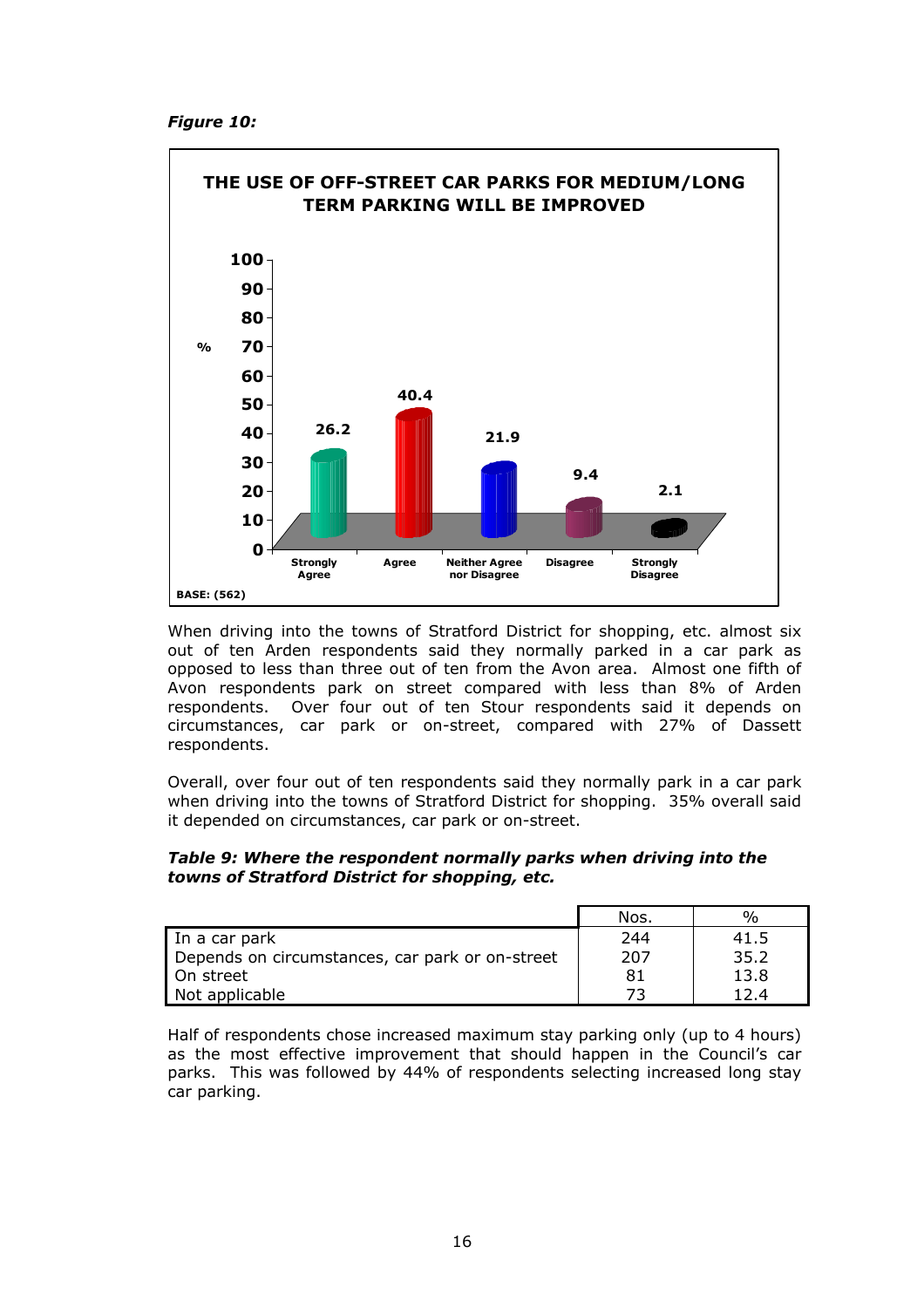# *Table 10: Suggested improvements to car parks*

|                                                                | Nos. | $\%$ |
|----------------------------------------------------------------|------|------|
| Increased maximum stay parking only (up to 4 hours)            | 270  | 50.0 |
| Increased long stay car parking                                | 237  | 43.9 |
| Greater security                                               | 164  | 30.4 |
| Increase in number of spaces suitable for disabled people      | 77   | 14.3 |
| Improved signage directing you to car parks                    | 76   | 14.1 |
| Greater cleanliness                                            | 68   | 12.6 |
| Better lighting                                                | 65   | 12.0 |
| Increase in number of spaces suitable for people with children | 65   | 12.0 |

Overall, more than three quarters of respondents were fairly or very satisfied with their personal safety. 69% were fairly or very satisfied with the safety of their vehicle. Almost 70% were fairly or very satisfied with the quality / condition of the car parks.

Over six out of ten of Stour respondents confirmed that they were fairly satisfied with the safety of their vehicle when using public car parks owned by Stratford District Council. This compared with less than half of Avon respondents.

Almost two-thirds of Stour respondents were fairly satisfied with the quality compared with less half of the respondents in the Dassett and Avon areas.

|                                                | <b>Very satisfied</b> | <b>Fairly</b><br>satisfied | <b>Neither</b><br>satisfied nor<br>dissatisfied | Fairly<br>dissatisfied | <b>Very</b><br>dissatisfied |
|------------------------------------------------|-----------------------|----------------------------|-------------------------------------------------|------------------------|-----------------------------|
| Your<br>personal<br>safety                     | 100<br>18.9%          | 302<br>57.1%               | 97<br>18.3%                                     | 22<br>4.2%             | 8<br>1.5%                   |
| The safety of<br>your vehicle                  | 71<br>13.4%           | 294<br>55.6%               | 114<br>21.6%                                    | 41<br>7.8%             | 9<br>1.7%                   |
| The quality /<br>condition of<br>the car parks | 83<br>15.5%           | 290<br>54.3%               | 121<br>22.7%                                    | 27<br>5.1%             | 13<br>2.4%                  |

*Table 11: Satisfaction with the District Council's public car parks*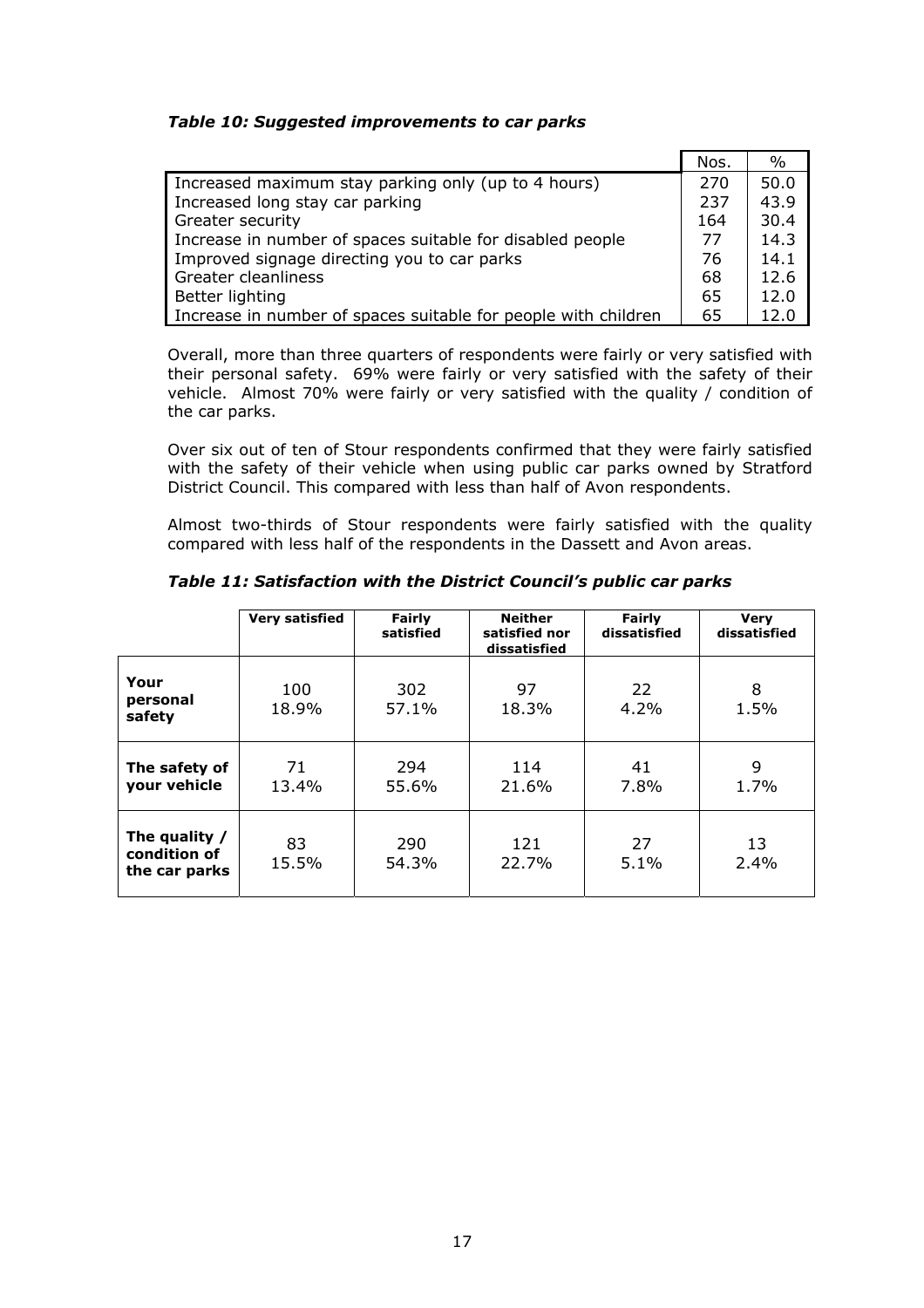# **4.4 PARKING ATTENDANTS / PENALTY NOTICE PROCESSING**

Almost eight out of ten respondents said they had seen a parking attendant in the District Council area in the last twelve months. Of those respondents, 96% said that the parking attendants were smart and easily recognisable. Also, almost a third of those respondents said they had spoken to a parking attendant in the last twelve months.

Comparing results by area, over nine out of ten Avon respondents had seen a parking attendant in the District Council area in the last twelve months compared with just over half of the Dassett respondents. Less than 8% of Avon respondents said they had not seen a parking attendant compared with over 46% of Dassett residents.

Overall, seven out of ten respondents gave the reason for speaking to the parking attendant as they had a query in respect of parking.

Almost four out of ten from the Avon area said that they had spoken to a parking attendant in the last twelve months, compared with just over two out of ten Arden respondents.

#### *Table 12: Respondents' reasons given for speaking to the parking attendant.*

| (Shows responses of 11% or more)                 | Nos. | $\frac{0}{0}$ |
|--------------------------------------------------|------|---------------|
| You had a query in respect of parking            | 102  | 70.3          |
| Passing time of day (say hello/be nice)          | 24   | 16.6          |
| You had been issued with a Penalty Charge Notice | 17   | 11.7          |

Of those respondents who had spoken to a parking attendant, more than eight out of ten agreed they were polite and courteous. Almost half agreed that the parking attendant explained the reason for issuing the Penalty Charge Notice clearly. Over a third disagreed that they explained the appeals procedure clearly.

#### *Table 13: Level of agreement with the statements surrounding parking attendants*

|                                                                                                                          | <b>Strongly</b><br>agree | Agree       | <b>Neither</b><br>agree nor<br>disagree | <b>Disagree</b> | <b>Strongly</b><br>disagree |
|--------------------------------------------------------------------------------------------------------------------------|--------------------------|-------------|-----------------------------------------|-----------------|-----------------------------|
| They were polite<br>and courteous                                                                                        | 46<br>32.4%              | 64<br>45.1% | 16<br>11.3%                             | 9<br>$6.3\%$    | 7<br>4.9%                   |
| The parking<br>attendant<br>explained the<br>reason for<br>issuing the<br><b>Penalty Charge</b><br><b>Notice clearly</b> | 5<br>15.2%               | 11<br>33.3% | 8<br>24.2%                              | 5.<br>15.2%     | 4<br>12.1%                  |
| They explained<br>the appeals<br>procedure<br>clearly                                                                    | 3<br>9.4%                | 8<br>25.0%  | 10<br>31.3%                             | 6<br>18.8%      | 5<br>15.6%                  |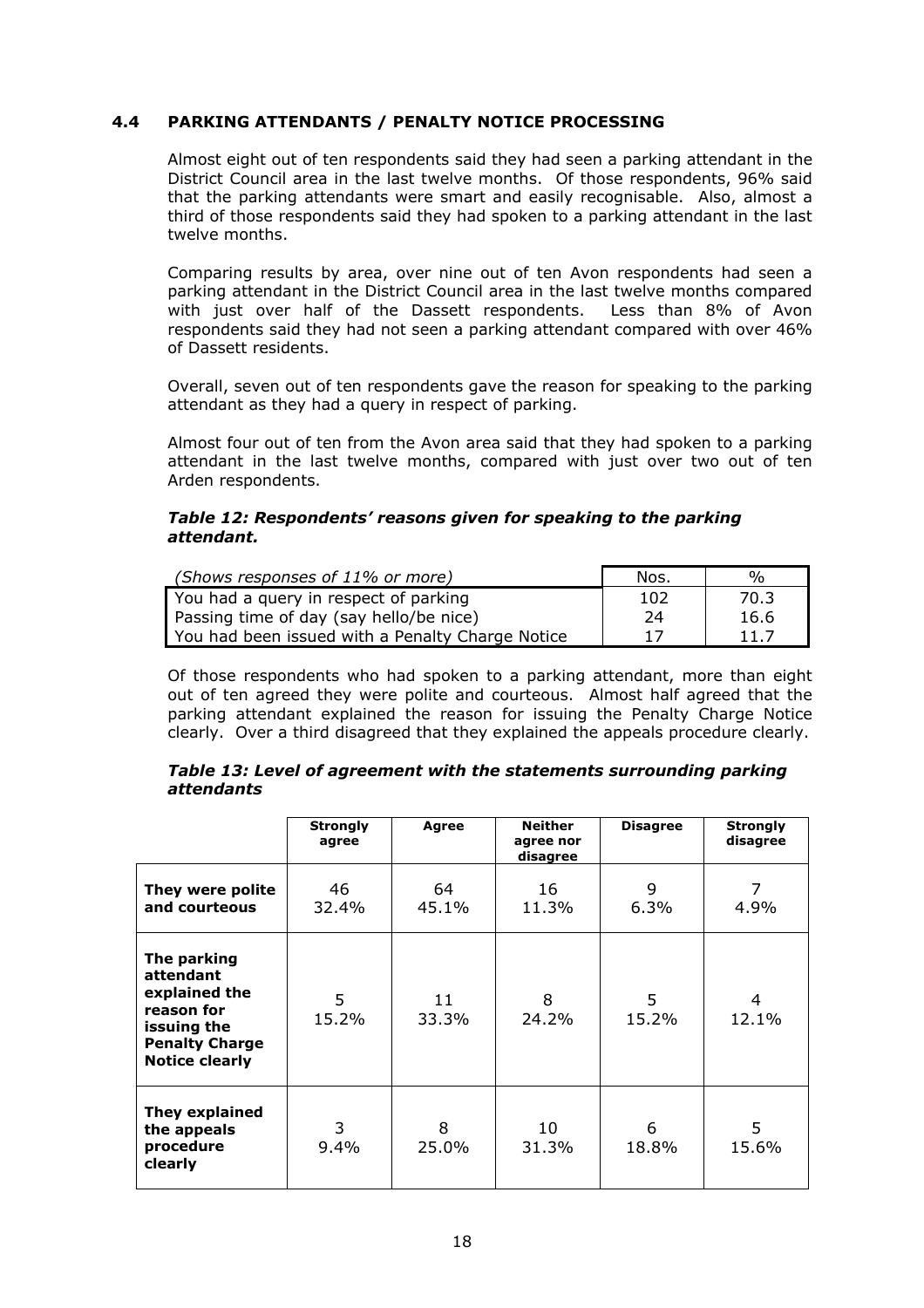Less than 5% of respondents said that they had been issued with a Penalty Charge Notice (parking ticket) for their vehicle in a car park run by Stratford District Council in the last twelve months. Of those respondents, almost half of them spoke to staff in Parking Services following the issue of the Penalty Charge Notice by the Council.

In respect of Penalty Charge Notice processing with staff, 58% of respondents agreed that staff in Parking Services were polite and courteous.

#### *Figure 11:*

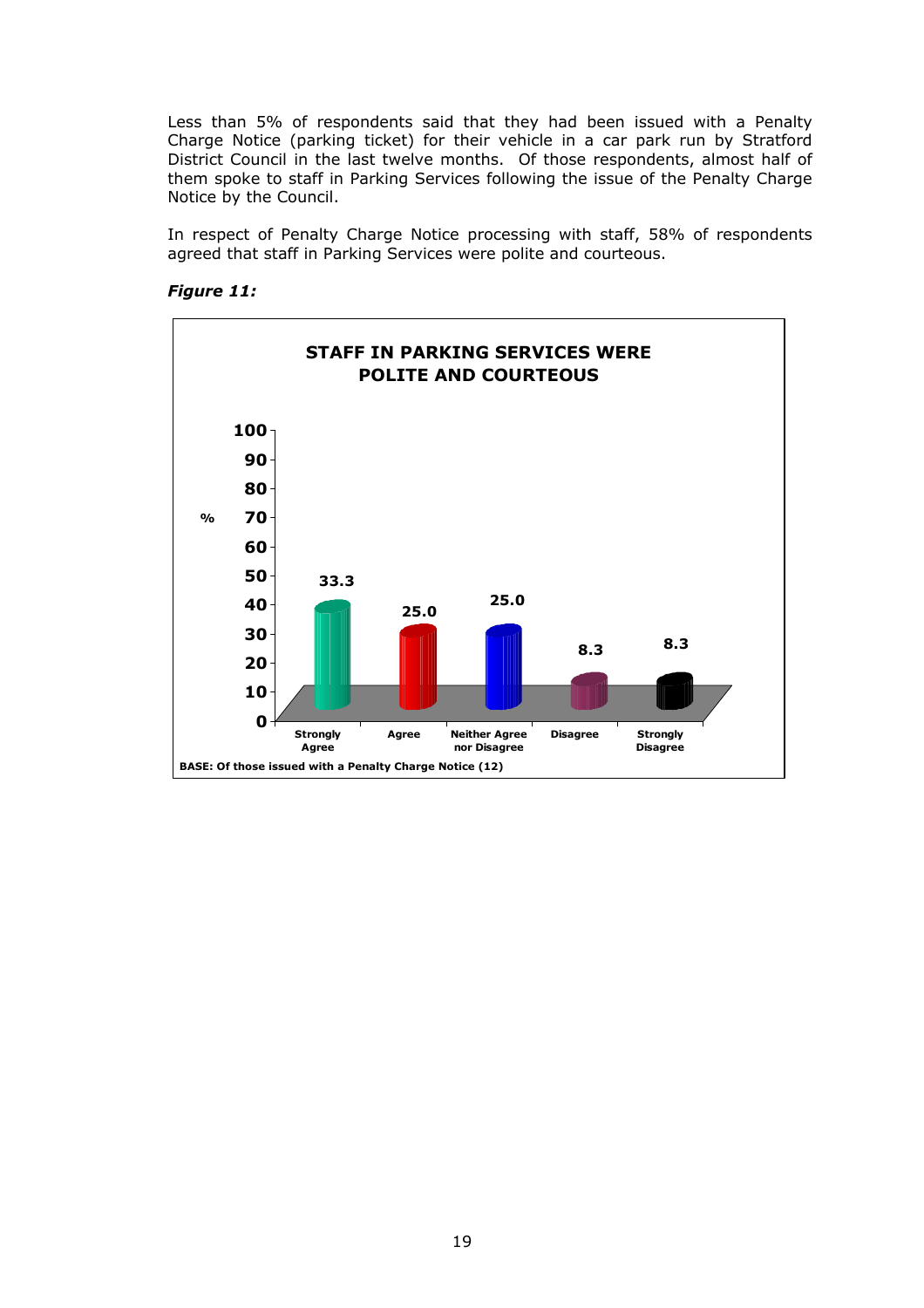Almost six out of ten of those respondents issued with a Penalty Charge Notice agreed that the staff in Parking Services explained the appeals procedure clearly.

# *Figure 12:*



Overall, 45% of those respondents issued with a Penalty Charge Notice agreed that correspondence was dealt with swiftly. 46% neither agreed nor disagreed.



# *Figure 13:*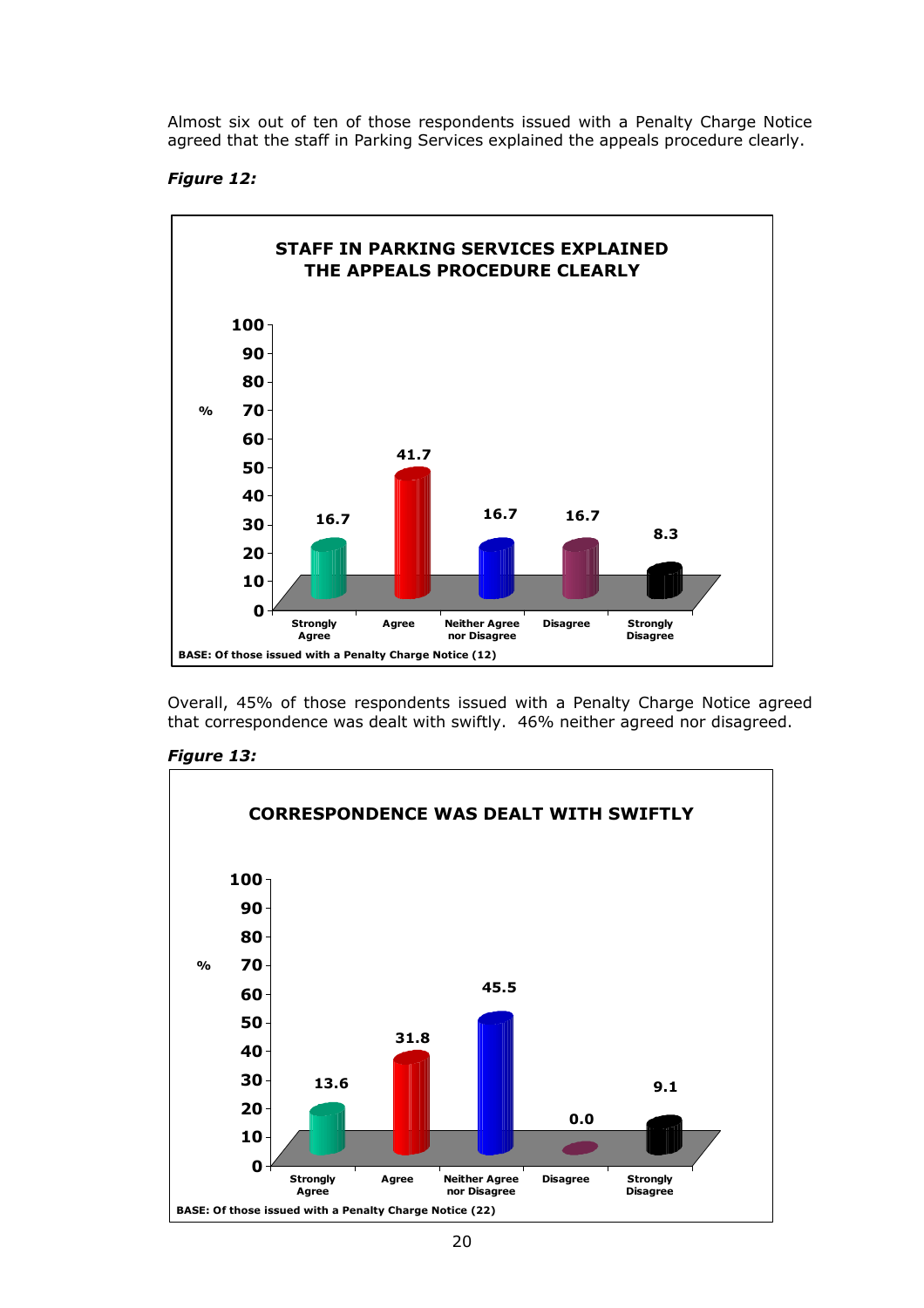Of those respondents issued with a Penalty Charge Notice, 68% agreed that it was easy to make a payment.

#### *Figure 14:*



Nearly 6% of respondents stated that they had been issued with a Penalty Charge Notice for parking on-street by Stratford District Council in the last twelve months. A list of the streets where Penalty Charge Notices were received is in the Appendix.

Almost one in ten Avon respondents have been issued with a Penalty Charge Notice for parking on street, compared with less than 1% of Arden respondents. Less than 9% of Stour respondents have been issued with a Penalty Charge Notice and the figure for Dassett respondents was just over 2%.

Of those respondents issued with a Penalty Charge Notice, over half disagreed that the parking restriction was appropriate for the road or street.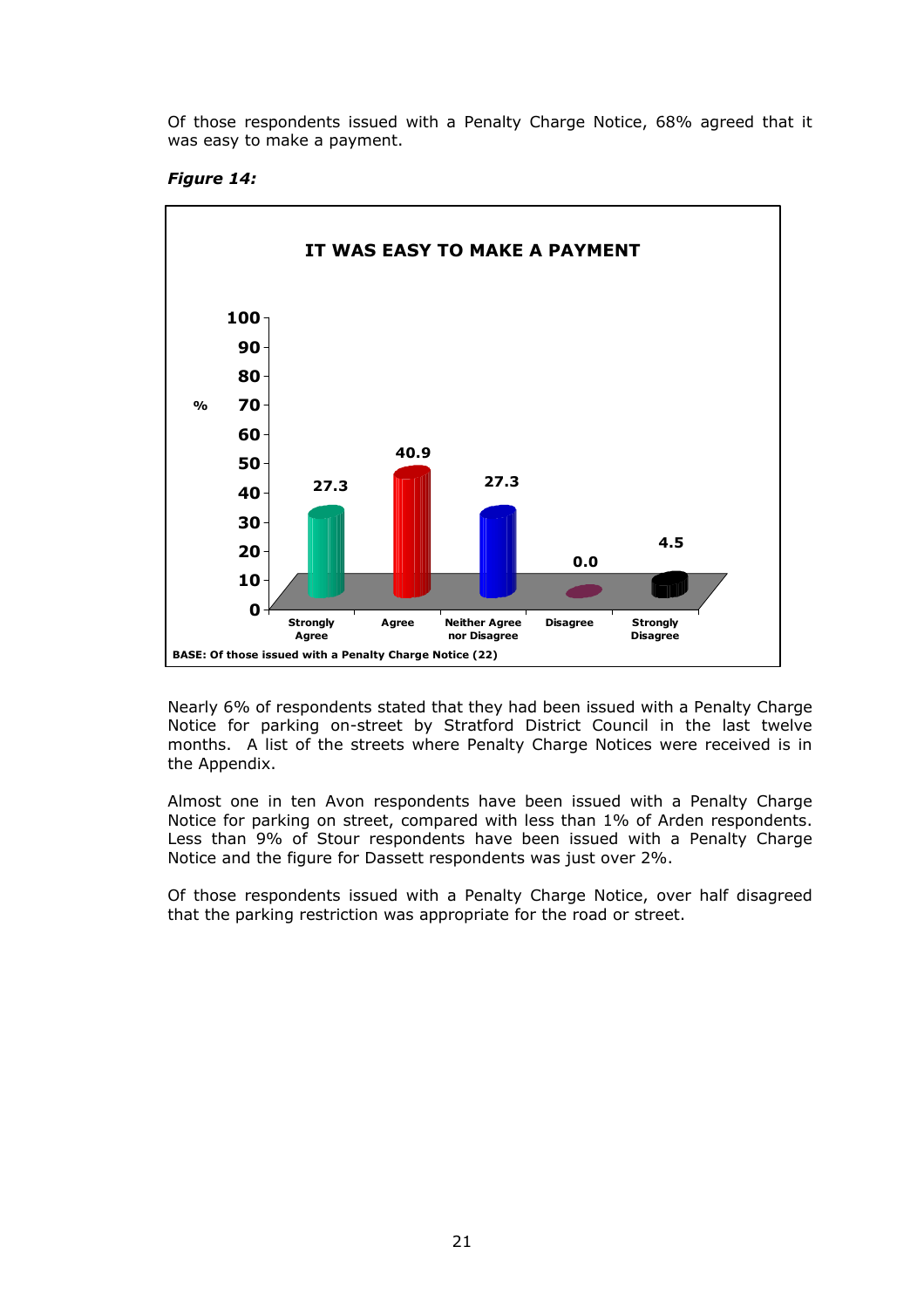*Figure 15:*



41% of respondents issued with a Penalty Charge Notice agreed there appears to be a particular problem with parking on this road or street. Similarly, 41% disagreed with the statement.

# *Figure 16:*

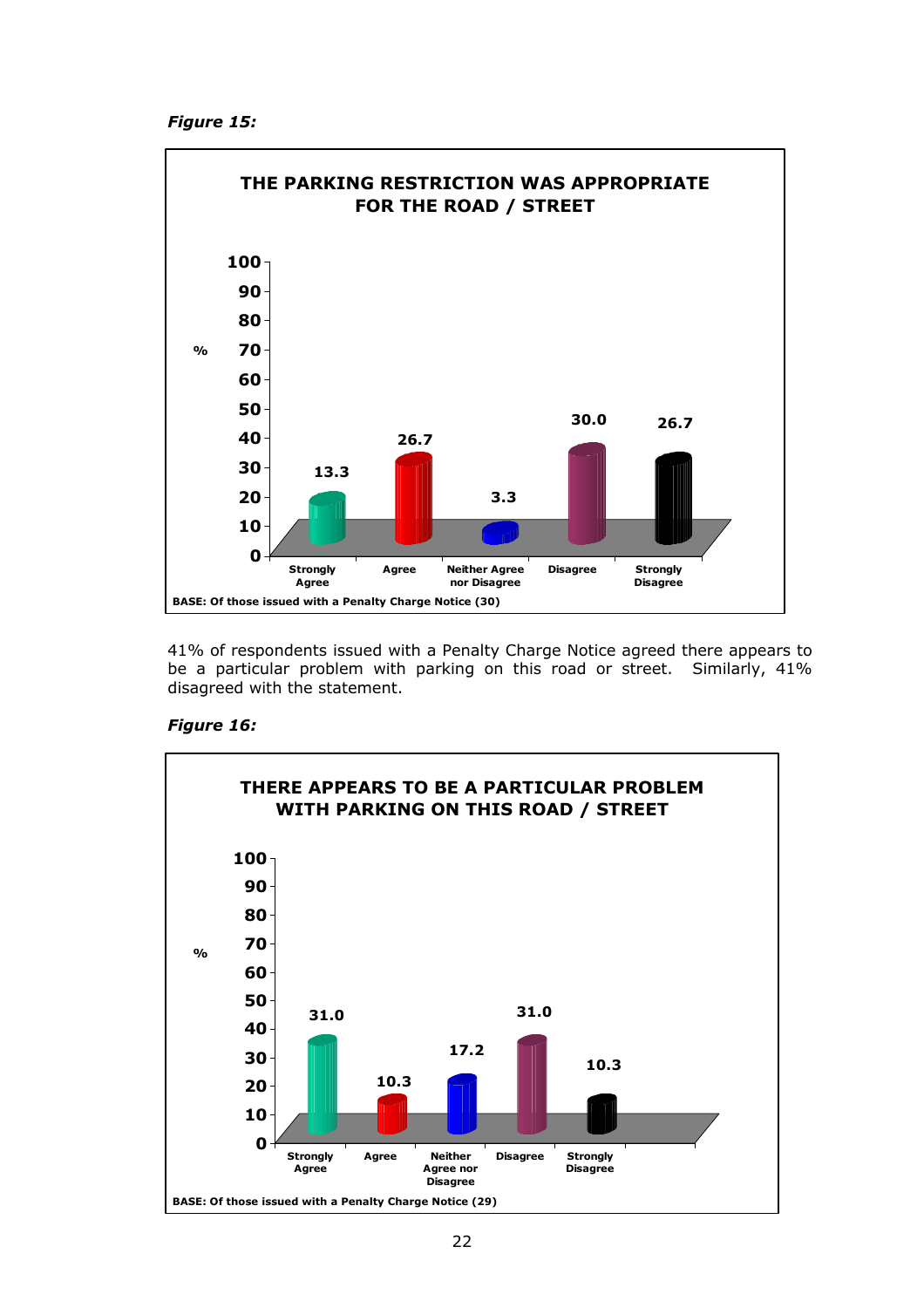## **4.5 THE FUTURE OF LOCAL GOVERNMENT – THE LYONS ENQUIRY**

On 20 July 2004, the Deputy Prime Minister and the Chancellor of the Exchequer commissioned Sir Michael Lyons to undertake an independent inquiry to consider the case for changes to the present system of local government funding in England and make recommendations, including on the reform of council tax. On 20 September 2005 the Government announced an extension to the Inquiry's terms of reference to cover questions relating to the function of local government and its future role as well as how it is funded. SDC have been asked to consult its residents on a number of issues surrounding local government.

Overall, 57% of Panel members felt that Stratford District Council should be responsible for deciding what the priorities are for the District as a whole.

Almost two thirds of Avon respondents believe that Stratford-on-Avon District Council should be responsible for deciding what the priorities are for their area. This compares with under 47% of Arden respondents.

Over half of Arden respondents believe that the local parish or town council should be responsible for deciding what the priorities are for their area, compared with less than 32% of Stour respondents.

#### *Table 14: Respondents' views on which tiers of government should be responsible for setting standards – who should be responsible for deciding what the priorities are in their area.*

|                                                           | Nos. | $\%$ |
|-----------------------------------------------------------|------|------|
| Stratford-on-Avon District Council                        | 331  | 57.2 |
| Your local parish or town council                         | 231  | 39.9 |
| <b>Warwickshire County Council</b>                        | 96   | 16.6 |
| Regional government, e.g. Govt. Office for the West Mids. | 24   | 4.1  |
| Central government                                        | つつ   | 3.8  |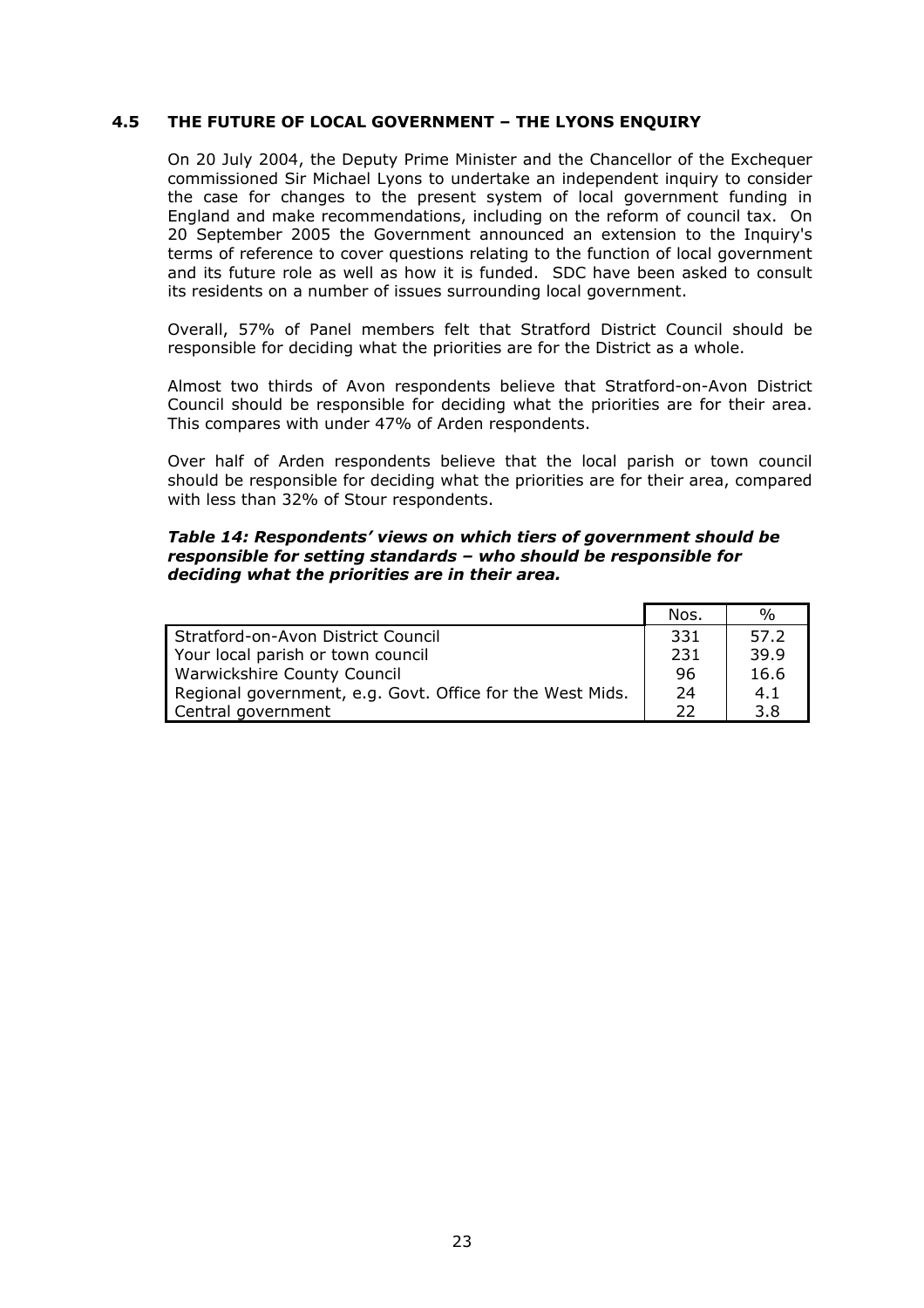Eight out of ten respondents felt that minimum standards for immigration should be set by central government. Over 90% of respondents felt that the local area should decide on minimum standards for street cleaning, local transport and local enterprise.

#### *Table 15: Respondents' views on which of the following services central government should be able to set minimum standards for all local areas to meet and which should be decided by the local area.*

|                               | <b>Central</b><br>government | <b>Local area</b> | Don't know      |
|-------------------------------|------------------------------|-------------------|-----------------|
|                               | 453                          | 99                | 12              |
| Immigration                   | 80.3%                        | 17.6%             | 2.1%            |
|                               | 353                          | 202               | 10              |
| Schools/education             | 62.5%                        | 35.8%             | 1.8%            |
|                               | 333                          | 223               | $\overline{12}$ |
| Trading standards             | 58.6%                        | 39.3%             | 2.1%            |
| Police                        | 319                          | 242               | $\overline{7}$  |
|                               | 56.2%                        | 42.6%             | 1.2%            |
| Fire and community safety     | 309                          | 245               | 9               |
|                               | 54.9%                        | 43.5%             | 1.6%            |
| Social services               | 307                          | 244               | 11              |
|                               | 54.6%                        | 43.4%             | 2.0%            |
| Health services, e.g. GP      | 306                          | $\overline{250}$  | 9               |
|                               | 54.2%                        | 44.2%             | 1.6%            |
| Childcare and nursery         | 288                          | 242               | 24              |
|                               | 52.0%                        | 43.7%             | 4.3%            |
| Roads                         | 262                          | 294               | 9               |
|                               | 46.4%                        | 52.0%             | 1.6%            |
| <b>Environmental services</b> | 232                          | 316               | $\overline{8}$  |
|                               | 41.7%                        | 56.8%             | 1.4%            |
| Licensing                     | 148                          | 407               | 14              |
|                               | 26.0%                        | 71.5%             | 2.5%            |
| Sport and culture             | 141                          | 407               | 14              |
|                               | 25.1%                        | 72.4%             | 2.5%            |
| Housing                       | 108                          | 433               | $\overline{13}$ |
|                               | 19.5%                        | 78.2%             | 2.3%            |
| Planning                      | 89                           | 464               | 10              |
|                               | 15.8%                        | 82.4%             | 1.8%            |
| Libraries                     | 85                           | 471               | 9               |
|                               | 15.0%                        | 83.4%             | 1.6%            |
| Youth services                | 83                           | 459               | 20              |
|                               | 14.8%                        | 81.7%             | 3.6%            |
| Street cleaning               | 43                           | 519               | $\overline{5}$  |
|                               | 7.6%                         | 91.5%             | 0.9%            |
| Local transport               | 29                           | 529               | 6               |
|                               | 5.1%                         | 93.8%             | 1.1%            |
| Local enterprise              | 26                           | 520               | 11              |
|                               | 4.7%                         | 93.4%             | 2.0%            |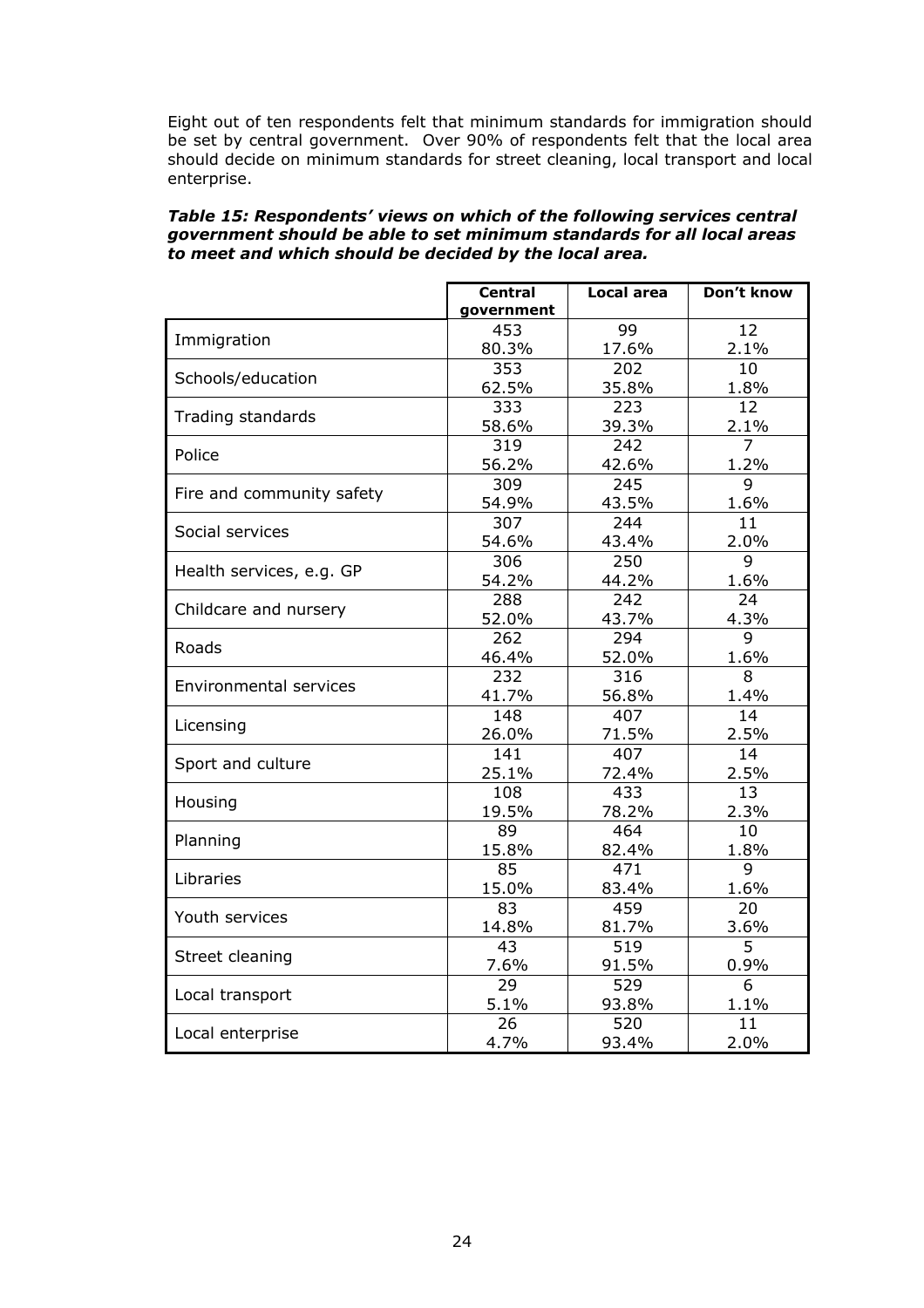Just under half of respondents felt the District Council should be responsible for deciding what the priorities are for the District as a whole.

#### *Table 16: Respondents' views on who should decide where money should be spent in their area if more money was made available.*

|                                    | Nos. | $\frac{0}{0}$ |
|------------------------------------|------|---------------|
| Central government                 | 14   | 2.4           |
| <b>Warwickshire County Council</b> | 84   | 14.6          |
| Stratford-on-Avon District Council | 269  | 46.8          |
| The local community                | 269  | 46.8          |

Panel members were asked if public services were going to be cut to save money, who should decide what services should be cut. 49% felt the local community should make that decision.

#### *Table 17: Respondents' views on who should decide what service should be cut in their area if saving money was needed.*

|                                    | Nos. | %    |
|------------------------------------|------|------|
| Central government                 |      | 4.7  |
| <b>Warwickshire County Council</b> | 73   | 12.7 |
| Stratford-on-Avon District Council | 253  | 44.0 |
| The local community                | 279  | 48.5 |

Overall, over a fifth of respondents rated more consultation of local people and improved planning procedures / decisions as important for increasing their satisfaction with Stratford District Council.

Over a quarter of Avon respondents rated improved planning procedures / decisions would increase their satisfaction with SDC compared with just over 11% of Dassett respondents.

Less than 2% of Dassett respondents stated that limits on / reduced new housing would increase their satisfaction with Stratford-on-Avon District Council compared with almost 14% of Avon residents.

Better pavement maintenance was mentioned by almost 9% of Arden respondents compared with just over 1% of Stour respondents as one of three things which would increase their satisfaction with Stratford-on-Avon District Council.

Almost one fifth of Arden respondents rated better road maintenance would increase their satisfaction with the Council compared to less than 4% of Avon residents.

Over 14% of Dassett respondents quoted better public transport would increase their satisfaction compared with less than 6% of Avon respondents.

Better recycling would increase almost one in five of Dassett's respondents' satisfaction with the Council compared with only 6% of respondents in the Avon area.

Over three out of ten of Avon respondents said that more consultation of local people would increase their satisfaction with the Council. This compares with less than 10% of Dassett respondents and almost 12% of Arden respondents.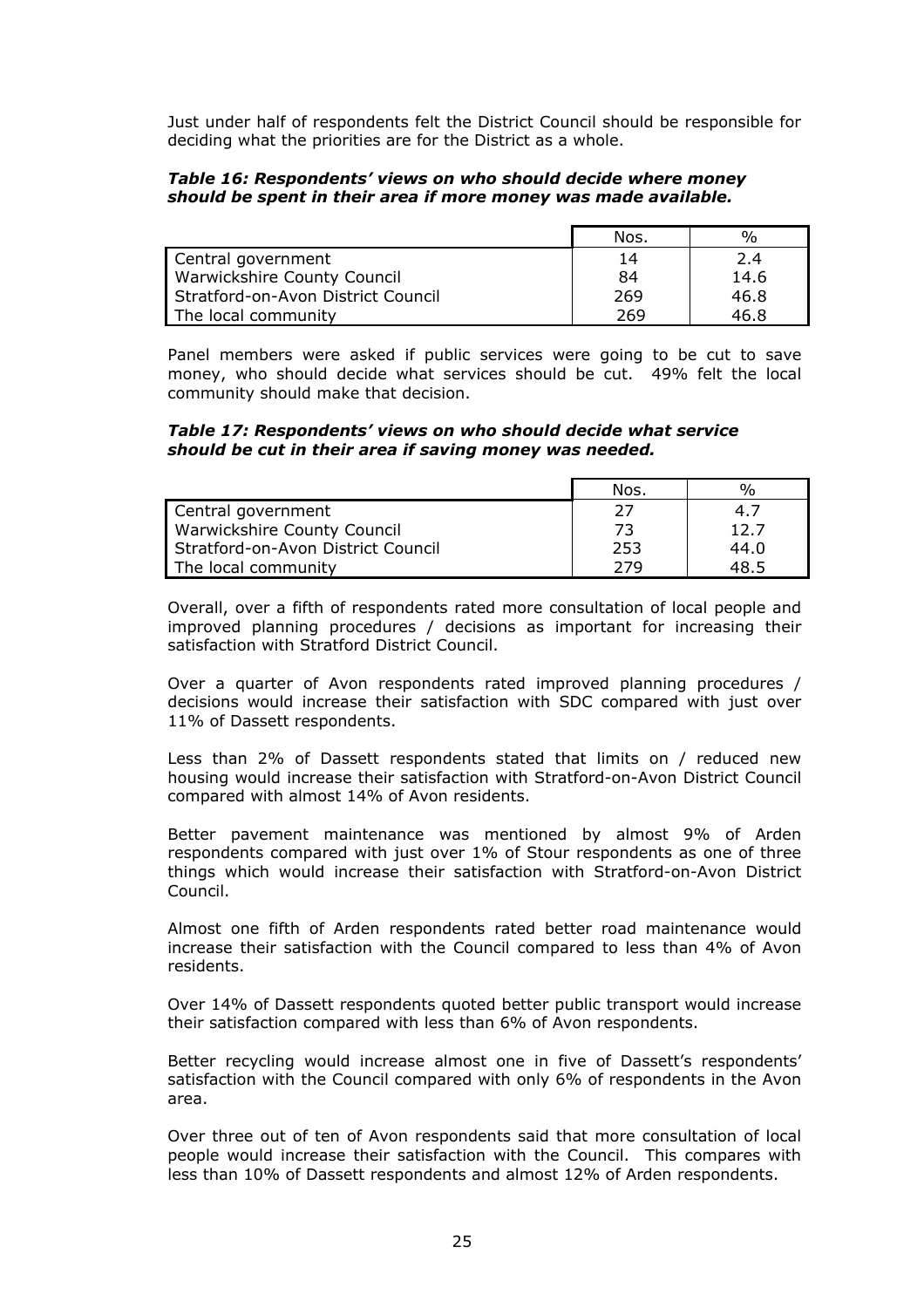Almost one in five Dassett respondents quoted lower Council Tax as a means to increase their satisfaction with the Council compared with less than 8% of Avon respondents.

Almost half of the respondents in the Dassett area said more concern for villages / outlying areas would increase their satisfaction with the Council as opposed to less than 7% in the Avon area. The figure for the Arden area was almost a quarter compared with less than 16% in the Stour area.

# *Table 18: Respondents' three things which would increase their satisfaction with Stratford-on-Avon District Council.*

| (Shows responses of 3% or more)                          | Nos. | $\frac{0}{0}$ |
|----------------------------------------------------------|------|---------------|
| More consultation of local people                        | 108  | 21.8          |
| Improved planning procedures/decisions                   | 106  | 21.4          |
| More concern for villages/outlying areas                 | 88   | 17.7          |
| Better use of Council Tax/stop wasting money             | 58   | 11.7          |
| Lower Council Tax                                        | 51   | 10.3          |
| Better road maintenance                                  | 48   | 9.7           |
| Better recycling (gen)                                   | 47   | 9.5           |
| More efficiency (gen)                                    | 45   | 9.1           |
| Limits on/reduced new housing                            | 40   | 8.1           |
| Better traffic management/control                        | 40   | 8.1           |
| Better/more visible policing/security                    | 40   | 8.1           |
| More communication/willingness to listen (gen)           | 40   | 8.1           |
| More openness/less secrecy/more transparency             | 39   | 7.9           |
| Better public transport                                  | 38   | 7.7           |
| Cheaper/free parking                                     | 35   | 7.1           |
| Better parking (gen)                                     | 32   | 6.5           |
| Deal with yobs/vandalism/ASB                             | 27   | 5.4           |
| Less party politics/point scoring/in-fighting            | 27   | 5.4           |
| Maintain/improve character/cleanliness/condition of town | 26   | 5.2           |
| Less litter/more street cleaning                         | 25   | 5.0           |
| Increased free parking time/from 20 minutes              | 21   | 4.2           |
| Preservation of countryside/green spaces                 | 21   | 4.2           |
| Cut back on/stop (over) development/offices              | 20   | 4.0           |
| Improve infrastructure/to cope with rising population    | 19   | 3.8           |
| More affordable housing                                  | 19   | 3.8           |
| Faster response to queries/return phone calls            | 18   | 3.6           |
| Better pavement maintenance                              | 17   | 3.4           |
| Less emphasis on tourism/at expense of locals            | 17   | 3.4           |
| More recreation/leisure spending/facilities              | 17   | 3.4           |
| More accountability                                      | 16   | 3.2           |
| More facilities for young people                         | 15   | 3.0           |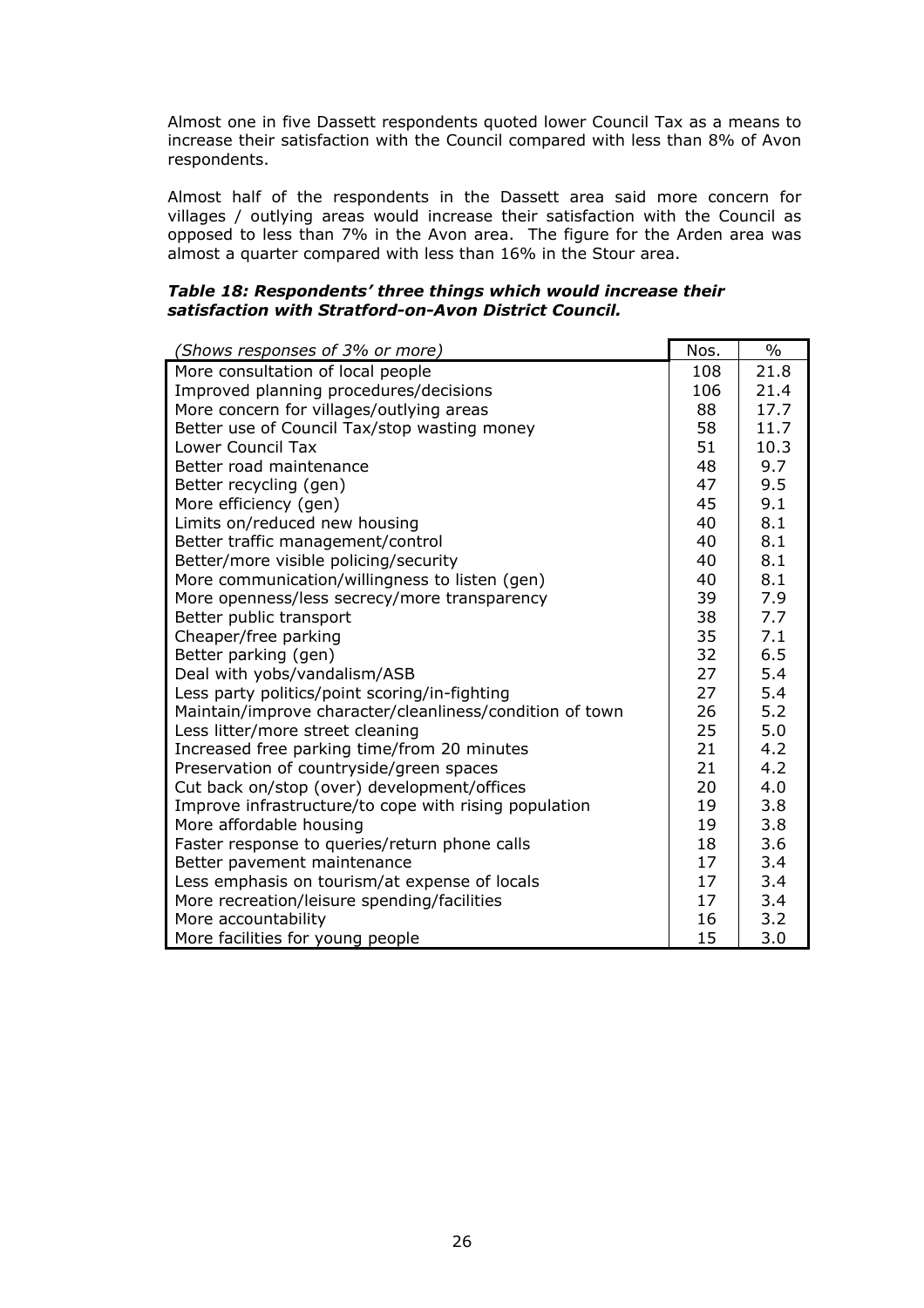Overall, over six out of ten respondents trust the Council some or all of the time for doing what is best for the local area as a whole.

Just over 2% of Avon respondents said that they currently trust Stratford-on-Avon District Council all the time. This compares with just under 9% in the Arden area.

## *Figure 17:*

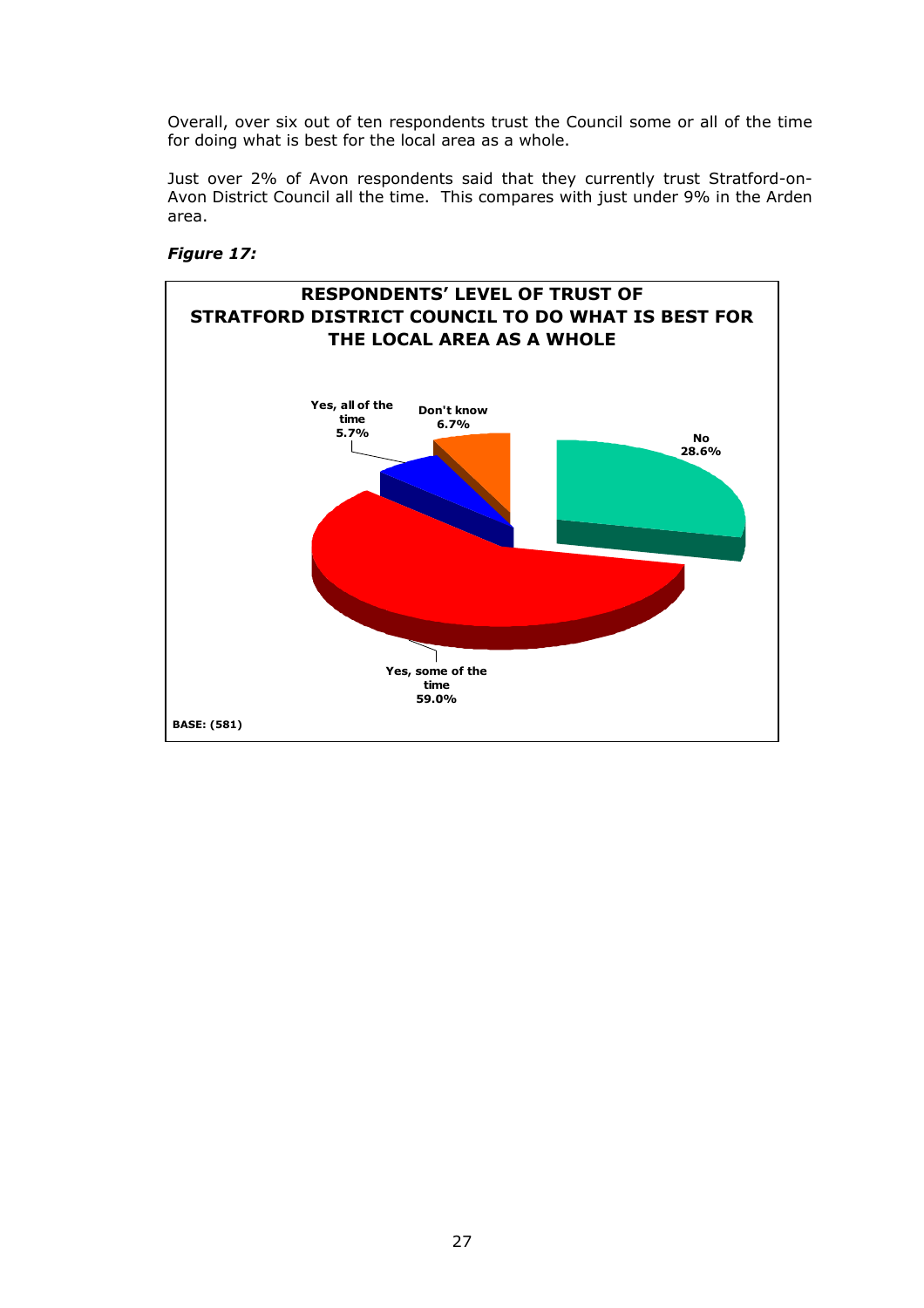Over a fifth of respondents quoted more / better public consultation / more rounded / local improvement as increasing their trust in the Council.

# *Table 19: Respondents' three things which would increase their trust in Stratford-on-Avon District Council.*

| (Shows responses of 3% or more)                                   | Nos.     | $\%$       |
|-------------------------------------------------------------------|----------|------------|
| More/better public consultation/more rounded/local<br>involvement | 90       | 21.2       |
| Better budgeting/funding/decision-making/financial                | 77       | 18.2       |
| management                                                        |          |            |
| More openness/transparency/honesty                                | 75       | 17.7       |
| Willingness to listen/take notice                                 | 70       | 16.5       |
| Better planning procedures/decisions                              | 66       | 15.6       |
| More/better communication/keeping the public informed             | 59       | 13.9       |
| Deliver/act on promises/be more proactive/prove are               | 58       | 13.7       |
| working for public                                                |          |            |
| Less bureaucracy/party politics                                   | 46       | 10.8       |
| Put local people first/over tourism                               | 41       | 9.7        |
| Spend more money outside of SoA town centre                       | 38<br>31 | 9.0<br>7.3 |
| Better town planning<br>More accountability                       | 28       | 6.6        |
| Improve traffic management/highways                               | 22       | 5.2        |
| Improve cleanliness                                               | 22       | 5.2        |
| Stop Council Tax rises higher than inflation/lower Council        | 20       | 4.7        |
| Tax                                                               |          |            |
| Improve parking services                                          | 19       | 4.5        |
| Get to know councillors/more personally/more public               | 17       | 4.0        |
| appearances                                                       |          |            |
| Reduce crime levels/improve policing                              | 17       | 4.0        |
| Better/improve housing/housing policies                           | 16       | 3.8        |
| Other                                                             | 20       | 4.7        |

Over a fifth of respondents said the fact that it was my duty / responsibility / right to vote made them vote in local government elections.

#### *Table 20: What makes respondents vote or not vote in local government elections.*

|                                                          | Nos. | $\%$ |
|----------------------------------------------------------|------|------|
| My duty/responsibility/right to vote                     | 103  | 20.3 |
| Always do (gen)                                          | 64   | 12.6 |
| Vote for whoever has local interests at heart            | 51   | 10.0 |
| Voter's desire to have an effect/make a difference (gen) | 49   | 9.6  |
| So I can complain legitimately                           | 47   | 9.3  |
| Believe in it/democracy is important                     | 38   | 7.5  |
| Knowledge of candidate's agenda/policies                 | 35   | 6.9  |
| So my opinion is heard                                   | 34   | 6.7  |
| Best representation                                      | 27   | 5.3  |
| Voter's desire to improve Stratford/local services       | 22   | 4.3  |
| Candidate background                                     | 20   | 3.9  |
| Candidate's desire to have an effect/make a difference   | 20   | 3.9  |
| Depends on issues/or feel strongly about something       | 20   | 3.9  |
| Everyone's duty/responsibility/right to vote             | 19   | 3.7  |
| Makes no difference                                      | 17   | 3.3  |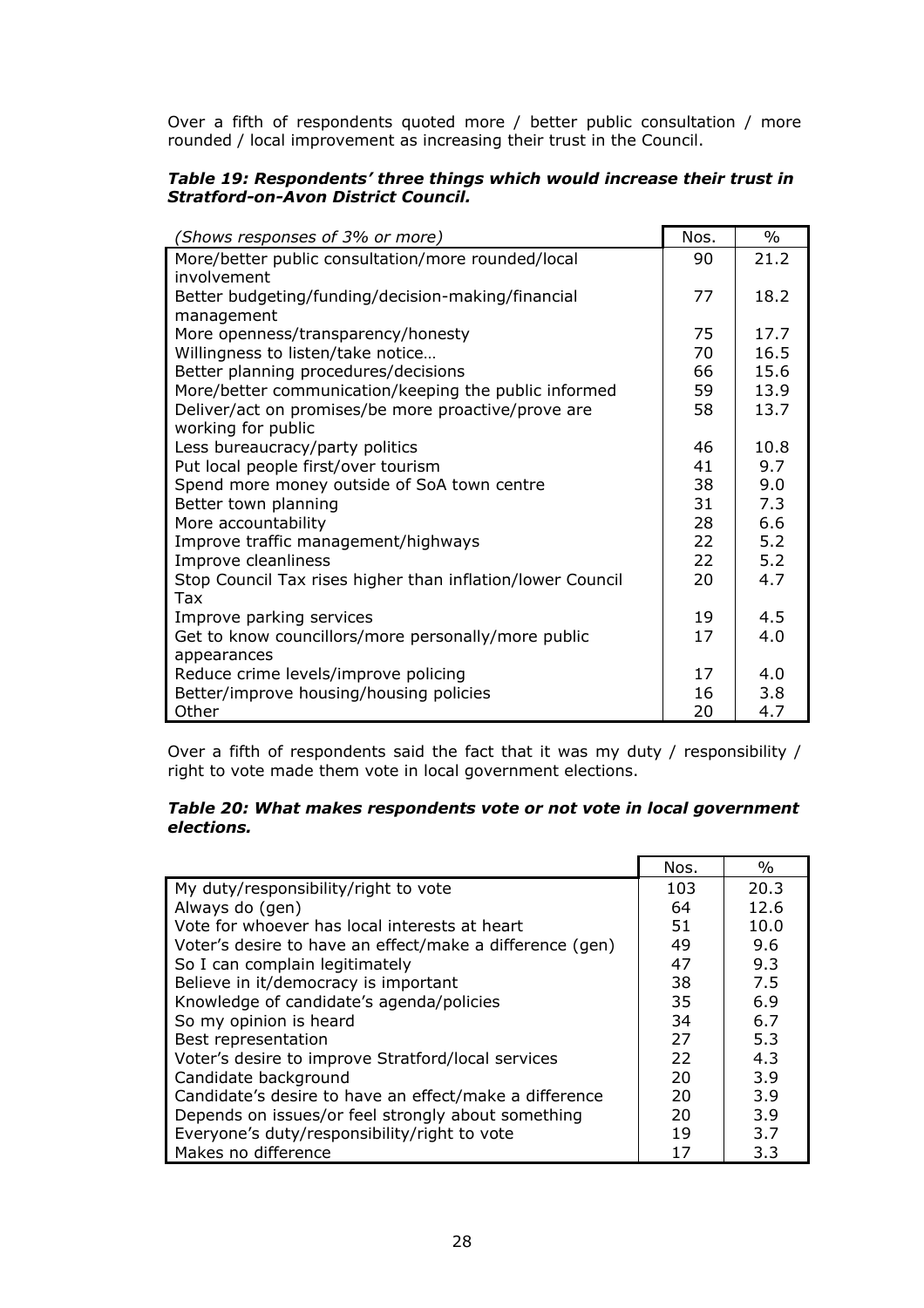Respondents were given a list of services provided by local authorities. They were asked to indicate which of these services were provided by SDC.

Over nine out of ten respondents quoted car parking and household waste collection as services they believe to be provided by the Council. Over 28% thought Stratford District Council provides schools and a third thought it ran social services.

|                                                  | Nos. | $\frac{0}{0}$ |
|--------------------------------------------------|------|---------------|
| Car parking                                      | 528  | 91.8          |
| Household waste collection                       | 526  | 91.5          |
| <b>Public toilets</b>                            | 514  | 89.4          |
| Planning                                         | 481  | 83.7          |
| Recycling facilities                             | 471  | 81.9          |
| Bus passes/bus tokens                            | 455  | 79.1          |
| <b>Building control</b>                          | 439  | 76.3          |
| Pest control                                     | 435  | 75.7          |
| Housing advice                                   | 418  | 72.7          |
| Housing and council tax benefit                  | 412  | 71.7          |
| Sports and leisure activities                    | 404  | 70.3          |
| Noise control                                    | 393  | 68.3          |
| Inspections of food premises                     | 381  | 66.3          |
| Street lighting                                  | 380  | 66.1          |
| Housing for rent                                 | 337  | 58.6          |
| Libraries                                        | 321  | 55.8          |
| Arts activities                                  | 293  | 51.0          |
| Removal of abandoned vehicles                    | 285  | 49.6          |
| Help to fight fear of crime and community safety | 264  | 45.9          |
| Public transport                                 | 249  | 43.3          |
| Trading standards                                | 224  | 39.0          |
| Childcare and nursery                            | 196  | 34.1          |
| <b>Museums</b>                                   | 194  | 33.7          |
| Social services                                  | 193  | 33.6          |
| Roads maintenance                                | 174  | 30.3          |
| <b>Schools</b>                                   | 163  | 28.3          |
| Economic development                             | 160  | 27.8          |

## *Table 21: Services which respondents think are provided by Stratfordon-Avon District Council.*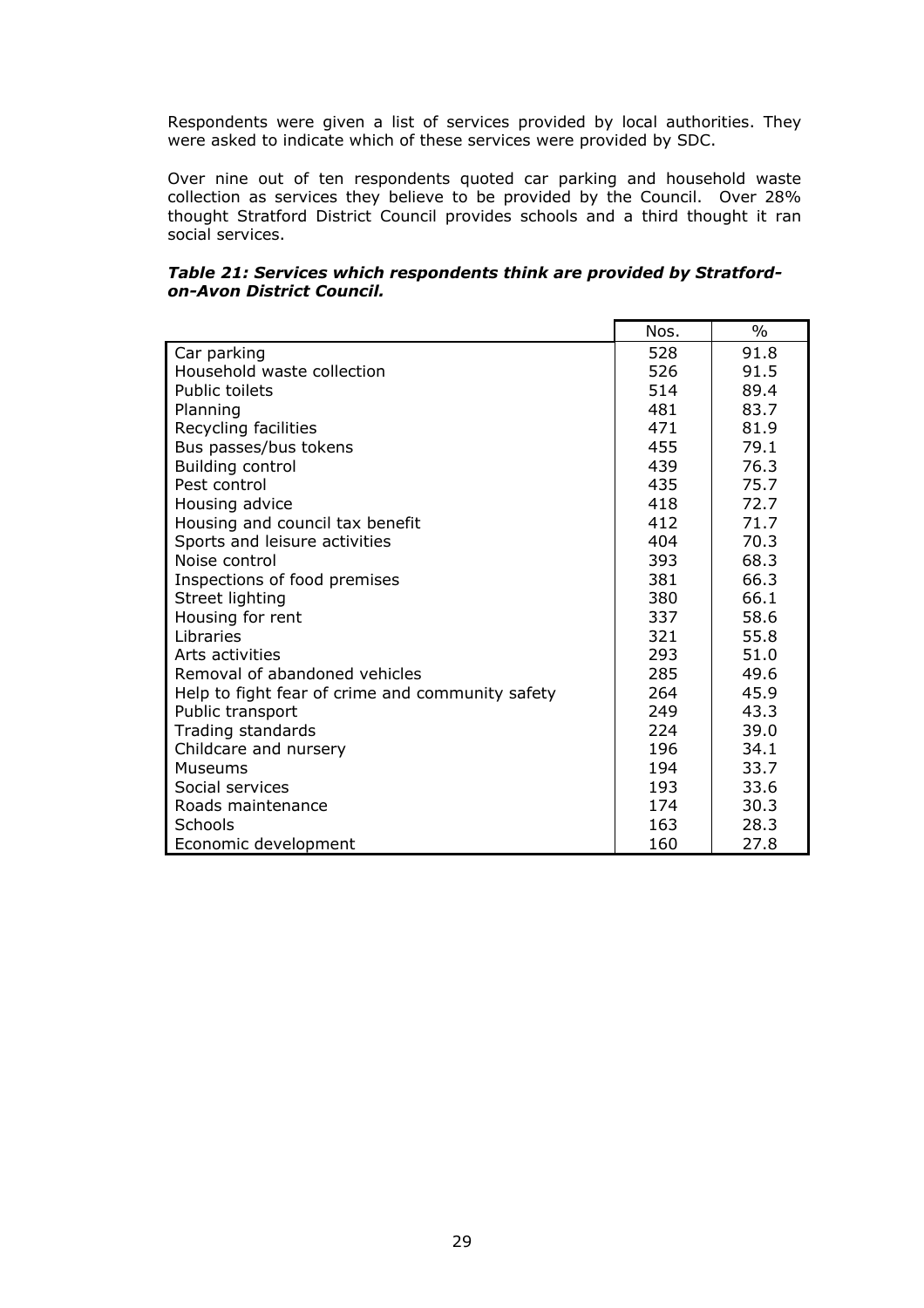# **4.6 RESPONDENT PROFILE**

| <b>GENDER</b> |       |
|---------------|-------|
| Male          | 50.3  |
| Female        | 49.7  |
| I<br>BASE:    | (576) |

| AGE       | %     |
|-----------|-------|
| $16 - 24$ | 0.7   |
| $25 - 34$ | 6.1   |
| $35 - 44$ | 17.0  |
| $45 - 54$ | 18.9  |
| $55 - 64$ | 26.5  |
| 65-74     | 19.8  |
| $75+$     | 11.1  |
| BASF:     | (577) |

| NOS OF ADULTS AGED 18 OR OVER LIVING IN HOUSEHOLD | $\%$ |
|---------------------------------------------------|------|
|                                                   | 22.1 |
|                                                   | 66.2 |
|                                                   | 7.8  |
|                                                   | 3.3  |
| More than 4                                       | 0.5  |
| BASE:                                             | .548 |

| <b>ACCOMMODATION TYPE</b>           | $\mathbf{O}_\mathbf{O}$ |
|-------------------------------------|-------------------------|
| Owned outright                      | 55.3                    |
| Buying on mortgage                  | 33.3                    |
| Rent from Housing Association/Trust | 6.2                     |
| Rented from private landlord        | 3.6                     |
| Other                               | 1.6                     |
| BASE:                               | 577                     |

| LENGTH OF TIME LIVED IN SDC AREA | $\mathbf{O}_\mathbf{O}$ |
|----------------------------------|-------------------------|
|                                  |                         |
| 1 year or less                   | 1.0                     |
| Between 1 & 2 years              | 1.0                     |
| Between 2 & 5 years              | 9.3                     |
| Between 5 & 10 years             | 17.0                    |
| Between 10 & 20 years            | 21.0                    |
| Over 20 years                    | 50.6                    |
| BASE:                            | 581                     |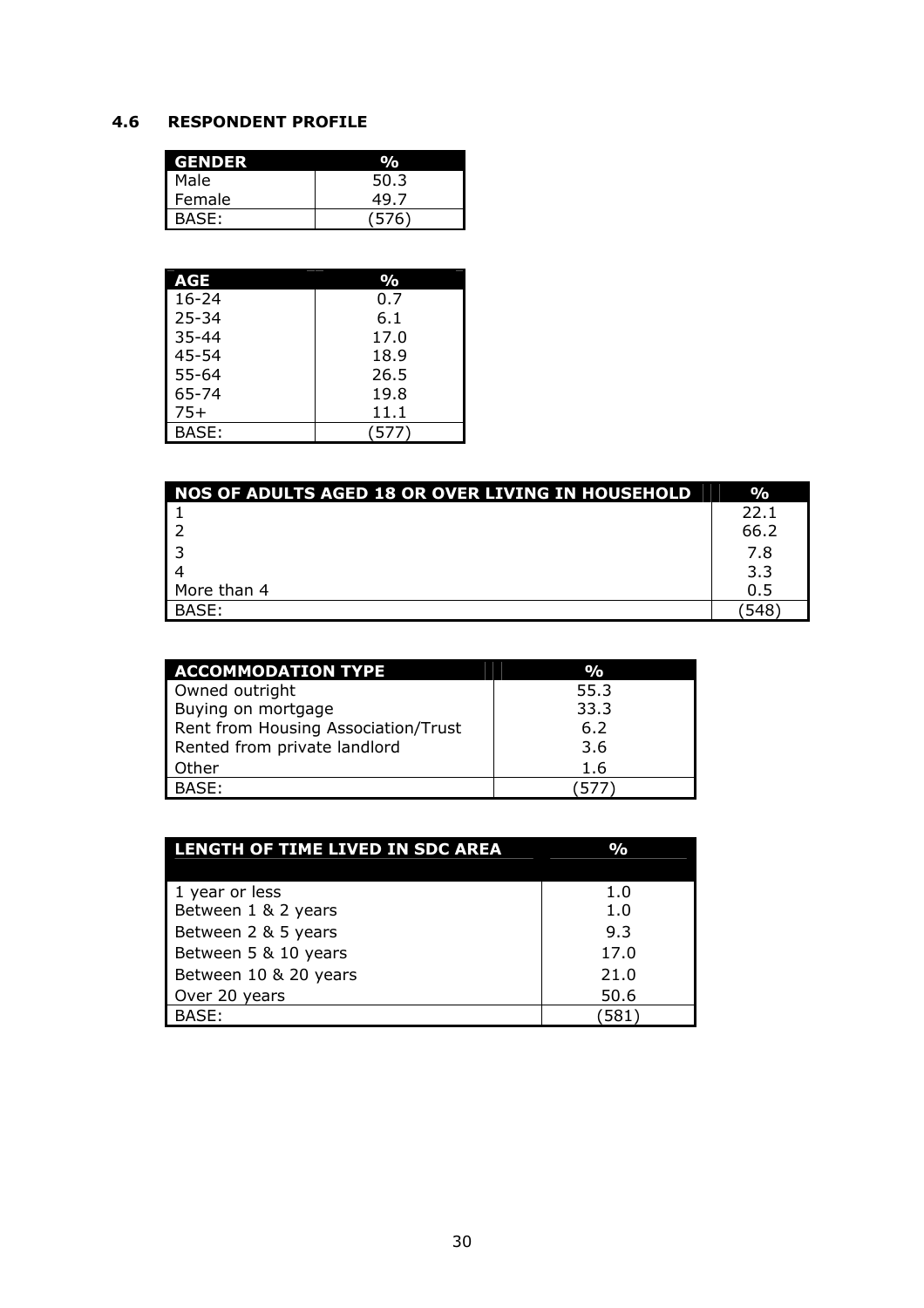| <b>ACTIVITY BEST DESCRIBING WHAT DOING AT PRESENT</b> | $\frac{0}{0}$ |
|-------------------------------------------------------|---------------|
| Employee in full-time job (30 hours+ per week)        | 27.4          |
| Employee in part-time job (Under 30 hours per week)   | 12.8          |
| Self employed full or part-time                       | 16.5          |
| On a government supported training programme          | 0.2           |
| Full-time education at school, college or university  | 0.5           |
| Unemployed and available for work                     | 0.7           |
| Permanently sick/disabled                             | 2.9           |
| Wholly retired from work                              | 33.3          |
| Looking after the home                                | 4.7           |
| Doing something else                                  | 1.0           |
| BASE:                                                 | 57.           |

| TOTAL ANNUAL HOUSEHOLD INCOME FROM ALL SOURCES<br><b>BEFORE TAX &amp; ANY OTHER DEDUCTIONS</b> | $\frac{0}{0}$ |
|------------------------------------------------------------------------------------------------|---------------|
| Under £10,000                                                                                  | 12.3          |
| £10,000 to £15,000                                                                             | 12.3          |
| £15,001 to £20,000                                                                             | 8.1           |
| £20,001 to £25,000                                                                             | 11.7          |
| £25,001 to £30,000                                                                             | 8.1           |
| £30,001 to £35,000                                                                             | 6.0           |
| £35,001 to £40,000                                                                             | 4.8           |
| Over £40,000                                                                                   | 36.7          |
| BASE:                                                                                          | 480)          |

| <b>WHETHER HAVE ANY LONG TERM ILLNESS, HEALTH</b><br><b>PROBLEMS OR DISABILITY WHICH LIMITS DAILY</b><br><b>ACITIVITIES OR WORK DONE</b> | $\frac{0}{0}$ |
|------------------------------------------------------------------------------------------------------------------------------------------|---------------|
| <b>Yes</b>                                                                                                                               | 19.7          |
| No                                                                                                                                       | 80.3          |
| BASE:                                                                                                                                    | 564           |

| <b>ORIGIN OF BIRTH</b>                          | $\frac{0}{0}$ |
|-------------------------------------------------|---------------|
| White - British                                 | 97.2          |
| White - Irish                                   | 0.5           |
| White - Other White background                  | 1.2           |
| Mixed - White & Black African                   | 0.2           |
| Mixed - White & Asian                           | 0.2           |
| Mixed - Other Mixed background                  | 0.2           |
| Asian or Asian British - Other Asian background | 0.2           |
| Any other ethnic background                     | 0.3           |
| BASE:                                           | 573'          |